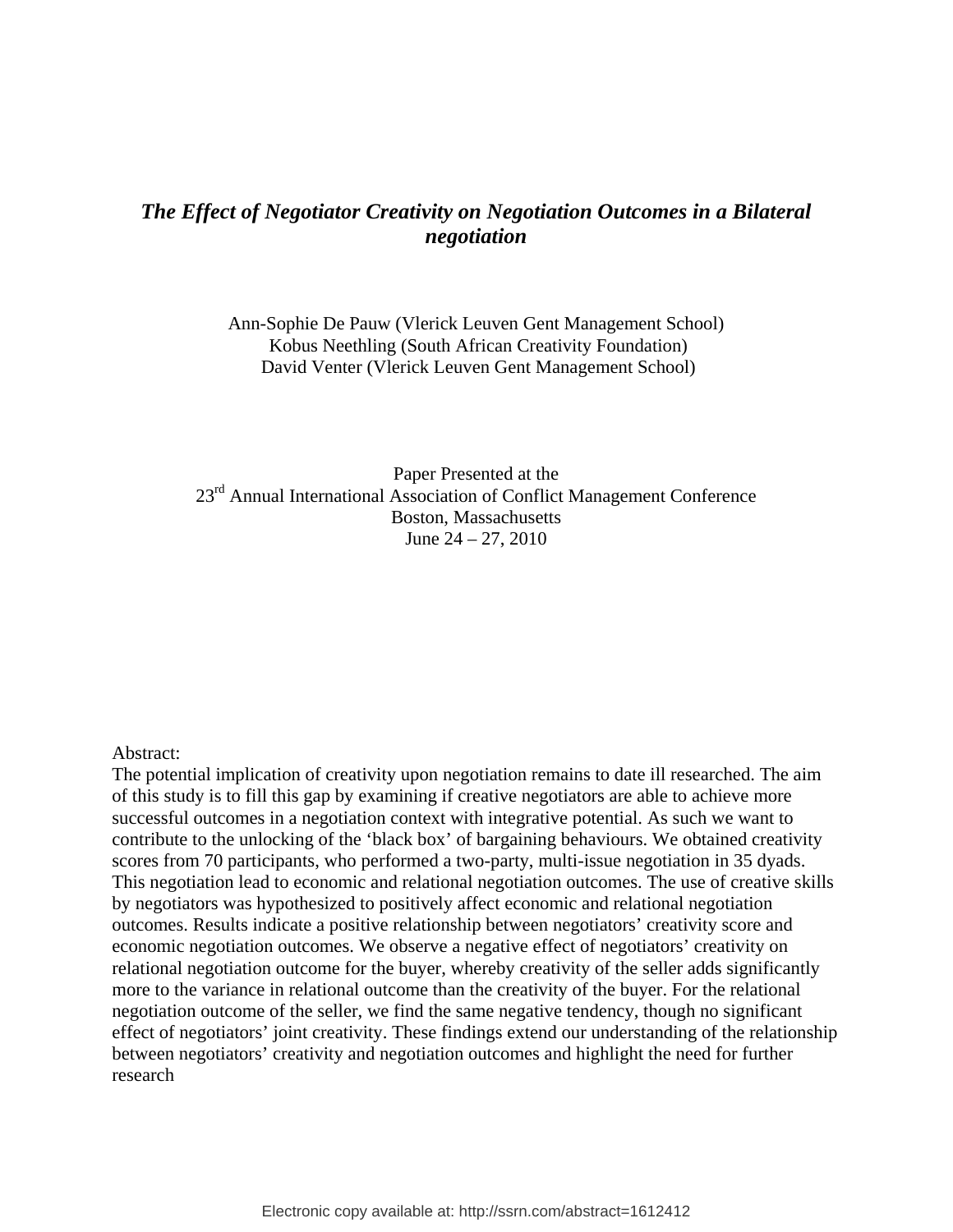# **The Effect of Negotiator Creativity on Negotiation Outcomes in a Bilateral Negotiation**

# **ABSTRACT**

The potential implication of creativity upon negotiation remains to date ill researched. The aim of this study is to fill this gap by examining if creative negotiators are able to achieve more successful outcomes in a negotiation context with integrative potential. As such we want to contribute to the unlocking of the 'black box' of bargaining behaviours.

We obtained creativity scores from 70 participants, who performed a two-party, multi-issue negotiation in 35 dyads. This negotiation lead to economic and relational negotiation outcomes. The use of creative skills by negotiators was hypothesized to positively affect economic and relational negotiation outcomes. Results indicate a positive relationship between negotiators' creativity score and economic negotiation outcomes. We observe a negative effect of negotiators' creativity on relational negotiation outcome for the buyer, whereby creativity of the seller adds significantly more to the variance in relational outcome than the creativity of the buyer. For the relational negotiation outcome of the seller, we find the same negative tendency, though no significant effect of negotiators' joint creativity. These findings extend our understanding of the relationship between negotiators' creativity and negotiation outcomes and highlight the need for further research

**Keywords:** creativity, dyads, negotiation outcomes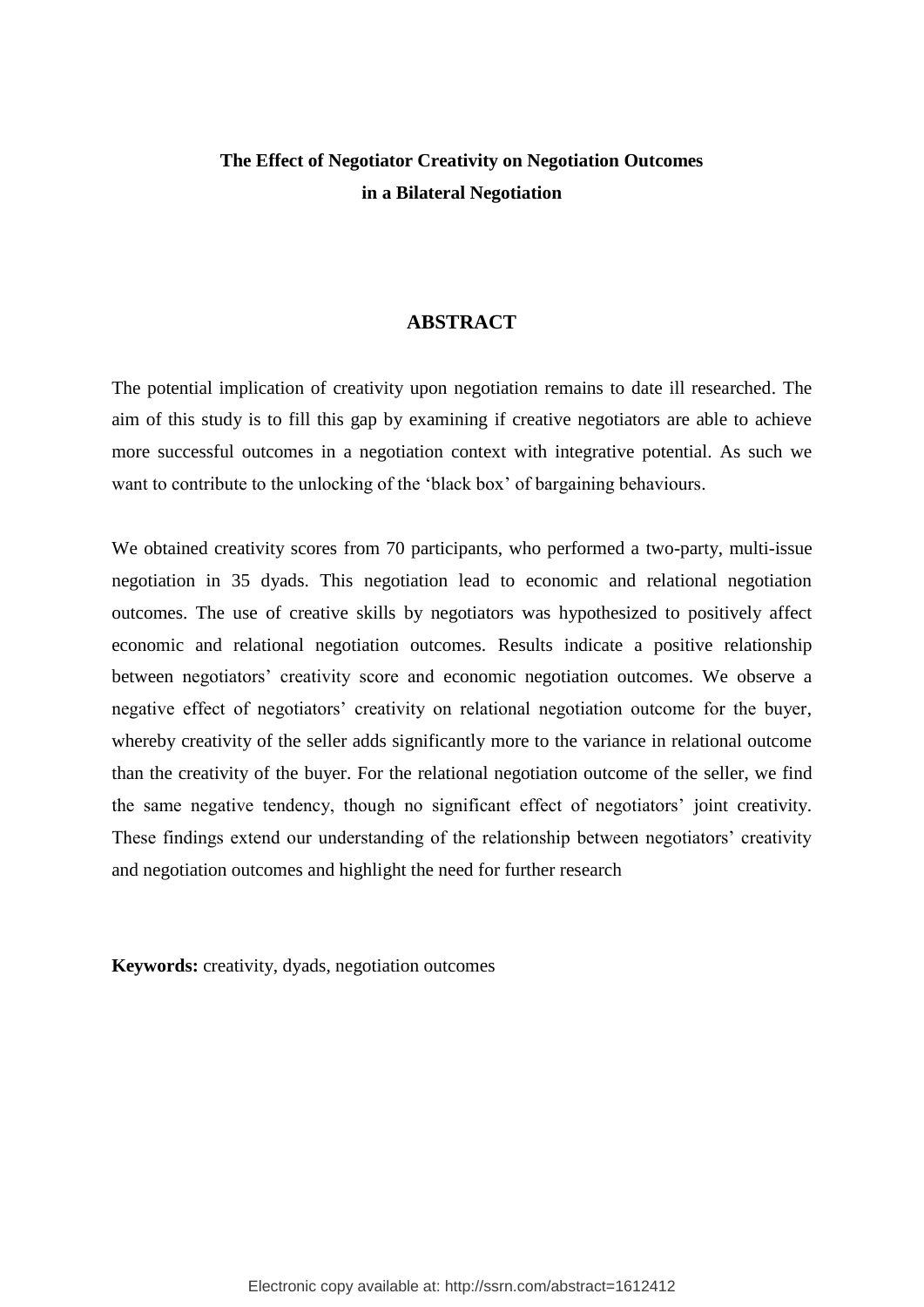# **INTRODUCTION**

*Negotiation* increasingly gains importance as a popular and constructive way to do business, to settle international disputes, and to manage interpersonal conflict (De Dreu, Weingart, & Seungwoo, 2000). It can be defined as the communication between two or more parties with divergent interests in order to reach an agreement (Pruitt, 1981). Negotiation is a pervasive and important form of social interaction and is essential for anyone who must interact with other people to accomplish their objectives (Thompson, 1990).

It is widely assumed that *personal characteristics* of negotiators are highly relevant for the understanding of negotiation processes and outcomes (Barry & Friedman, 1998). Recent research firmly attests that about half of the variance in negotiation performance can be attributed to individual differences (Elfenbein et al., 2008).

Since the essence of negotiation involves the ability to move beyond existing ideas and create alternatives, it inherently relates to individual negotiator differences in creative thinking. The strong tendency amongst negotiators to fixate on the competitive aspects of negotiation, however, all too often leads to the creative aspect of negotiation being largely ignored. Even those negotiators who aim at a win-win approach often fail to appreciate that this approach requires the parties to work together and cooperatively explore all approaches before selecting an approach that is most likely to deliver a mutually beneficial agreement (Thompson, 2005).

The potential implication of creativity upon negotiation, however, remains to date ill researched, although the negotiation field has developed rapidly (Bazerman, Curhan, Moore, & Valley, 2000; Kramer & Messick, 1995). The aim of this study is to fill this gap by examining if creative negotiators are able to achieve more successful results in negotiation, and as such we want to contribute to the unlocking of the 'black box' of bargaining behaviours.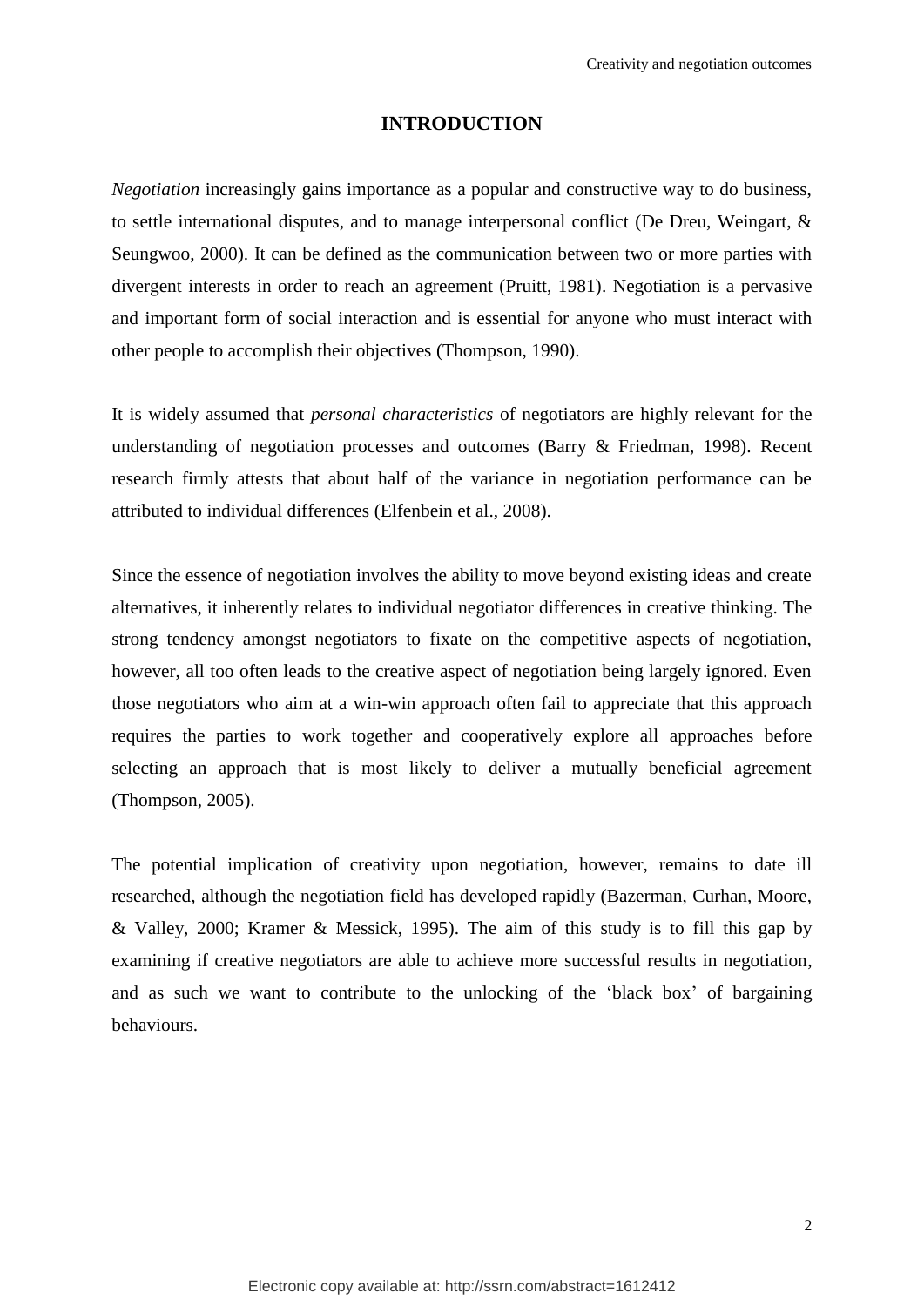# **THEORETICAL FRAMEWORK AND HYPOTHESES**

In this section we will give a short overview of our conceptions of creativity and negotiation and how both are inherently linked to one another. We conclude with the delineation of our hypotheses.

## *Creativity*

Creativity is mostly defined as the production of novel, appropriate ideas in any realm of human activity (Amabile, 1997), although a multiplicity of definitions of creativity can be found in the field. The early attempts of Torrance (1966) to define creativity for research purposes centered on problem-solving and described that 'creativity thinking takes place in the process of sensing difficulties, problems, gaps in information, missing elements; making guesses or formulating hypotheses about these deficiencies; testing and retesting them; and finally in communicating the results' (p.6). The term 'creative thinking abilities', as used by Torrance, refers to 'that constellation of generalized mental abilities that are commonly presumed to be brought into play in creative achievements' (p.1). As such, creativity can be considered as a multidimensional concept (Kim, 2006), existing of different components.

Guilford (1959) and Torrance (1966) defined the components of creativity as follows:

*Fluency*: The number of different ideas generated (e.g. from a glass you can *drink* water, orange juice, tonic,...)

*Flexibility*: The number of different categories of ideas present, or the number of ideological shifts in thinking (e.g. you can use a glass to drink, you can use it as a trap for insects*,* you can eavesdrop with a glass by holding it against a door,...)

*Originality*: The rarity, unusualness of each idea generated

*Elaboration*: The addition of pertinent details

The field of creativity as it exists today emerged largely due to the pioneering work of Guilford and Torrance (Sternberg, 2006), which lead us to integrate their conceptions of creativity and how to measure it in our research design.

#### *Negotiation*

Negotiation appears to involve primarily the exchange of tangible goods and services, yet it also leaves an inherently psychological imprint on the individuals involved (Curhan, Elfenbein,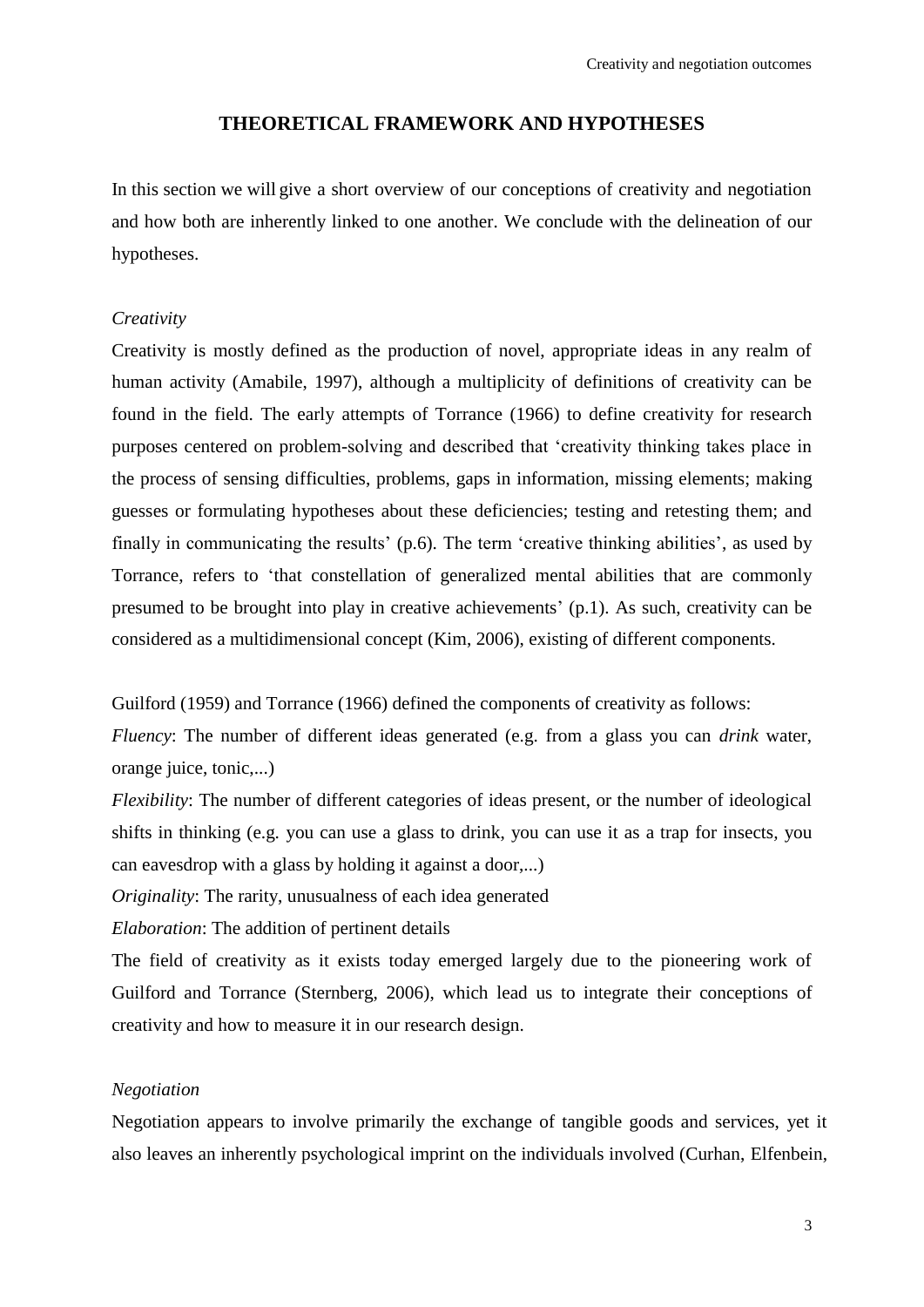& Xu, 2006). Historically, the negotiation field has been dominated by a focus on *economic outcomes* (Buelens, Van De Woestyne, Mestdagh, & Bouckenooghe, 2008). Successful negotiations, however, build on both economic and relational capital and many scholars have bemoaned that the field offers a largely a-relational view of an inherently relational situation (Gelfand, Smith Major, Raver, Nishii, & O'Brien, 2006), emphasizing autonomy, competition, and rationality over interdependence, cooperation, and relationality (Gray, 1994). Therefore a growing body of research argues for the importance of focus on *relational outcomes* among negotiating parties (Curhan et al., 2006; Gelfand et al., 2006). These outcomes will result in the commitment or otherwise to continue the (negotiation) relationship. The integration of both classes of outcomes in the study of negotiation is essential to adress critics of arelationality.

Hence, we distinguish two categories of *negotiation outcomes:* economic and socialpsychological outcomes (Thompson, 1990).

*Economic outcomes* refer to the explicit terms or products of the negotiation, such as whether an agreement has been reached, how much joint benefit has been created, and how resources are divided or claimed by the individual parties (Nash, 1953).

*Social-psychological outcomes* are based on social perception and consist of three important elements: perceptions of the negotiation situation, perceptions of the other party, perceptions of the self (Thompson & Hastie, 1990). They can be defined as the subjective value negotiators attach to the negotiation process, being the social, perceptual, and emotional consequences of a negotiation (Curhan et al., 2006). These subjective outcomes also indicate to what degree a negotiator is satified with the relational aspect of the negotiation, termed relational negotiation outcome, and his proneness to continue this relationship in future collaboration.

## *Negotiation and creativity*

Most creativity research concerns the nature of creative thinking, the distinctive characteristics of the creative person, the development of creativity across the individual life span, and the social environments most strongly associated with creative activity (Simonton, 2000). The effects of creativity remain ill researched (Mumford, 2003) and have not been linked to negotiation, apart from the study of Kurtzberg (1998), nor to negotiation outcomes in particular (Carnevale, 2006).

Nevertheless previous research found that creative people are able to keep their mind open long enough to make mental leaps, whereas less creative persons tend to prematurely leap to conclusions (Torrance, 1984, 1990, 1998). Since negotiators' ability to create alternatives is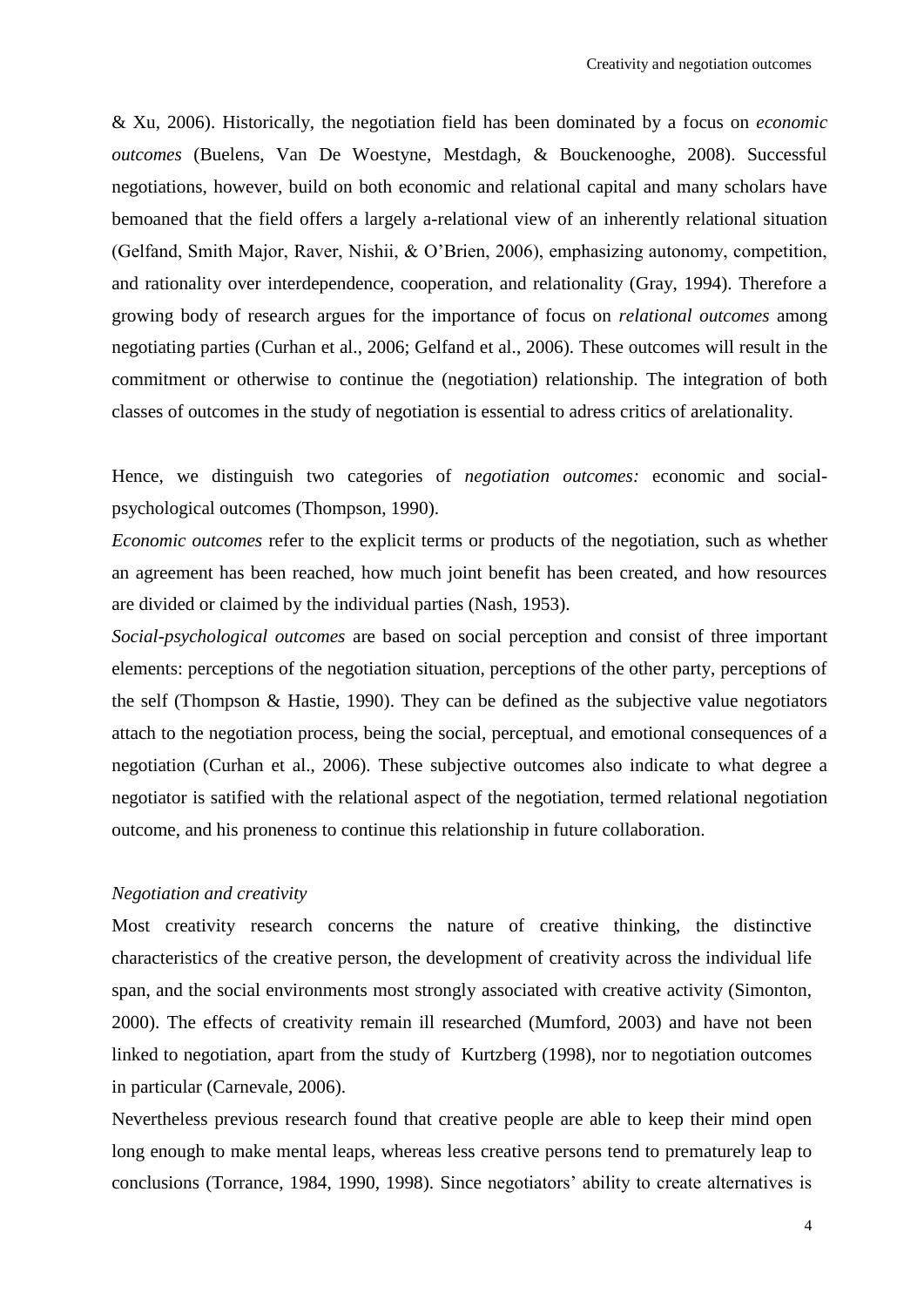inherently linked to successful negotiations (Thompson, 2005), we propose that negotiation outcomes will significantly relate to negotiators' creativity.

To examine how creativity as individual difference affects these negotiation outcomes, defining the *negotiation context* is of utmost importance. Various characteristics of situations have the capability to restrict the expression of individual differences (Mullins & Cummings, 1999; Snyder & Ickes, 1985; Weiss & Adler, 1984). The negotiation context as such can influence the expression of creativity of individual negotiators, and thus exert an indirect effect on negotiation outcomes. The context of a negotiation can be defined as integrative or distributive. Expanding the value of the agreement, termed *integrative negotiating*, increases the relative efficiency of the agreement for all parties (Lax  $\&$  Sebenius, 1986; Neale  $\&$ Bazerman, 1991; Raiffa, 1982). *Distributive negotiation* on the other hand implies the 'who gets how much' division. Only by departing from the distributive paradigm are negotiators able to deliver more creative solutions that not only meet the interests of both parties, but also increase the overall value of the final settlement (Galinsky, & Mussweiler, 2001). Given the unique and complex nature of integrative solutions, creativity is most likely to occur in these negotiation processes (Neale & Bazerman, 1991). Therefore the focus of this study concerns the link between negotiators' creative thinking and negotiation outcomes in a situation with integrative potential.

Based upon this theoretical framework, we formulate the following hypotheses:

**Hypothesis 1:** Negotiators with higher levels of creativity reach higher economic outcomes in a situation with integrative potential

**Hypothesis 2:** Negotiators with higher levels of creativity reach higher relational outcomes in a situation with integrative potential

# **METHOD**

#### **Sample**

Research data are collected by means of a random sample of management students  $(n=12)$ and Part-time MBA (Master in Business Administration) students (n= 58), engaged in working life, from a leading European Business School. The study fitted within their negotiation course program and participants were asked for their voluntarily cooperation.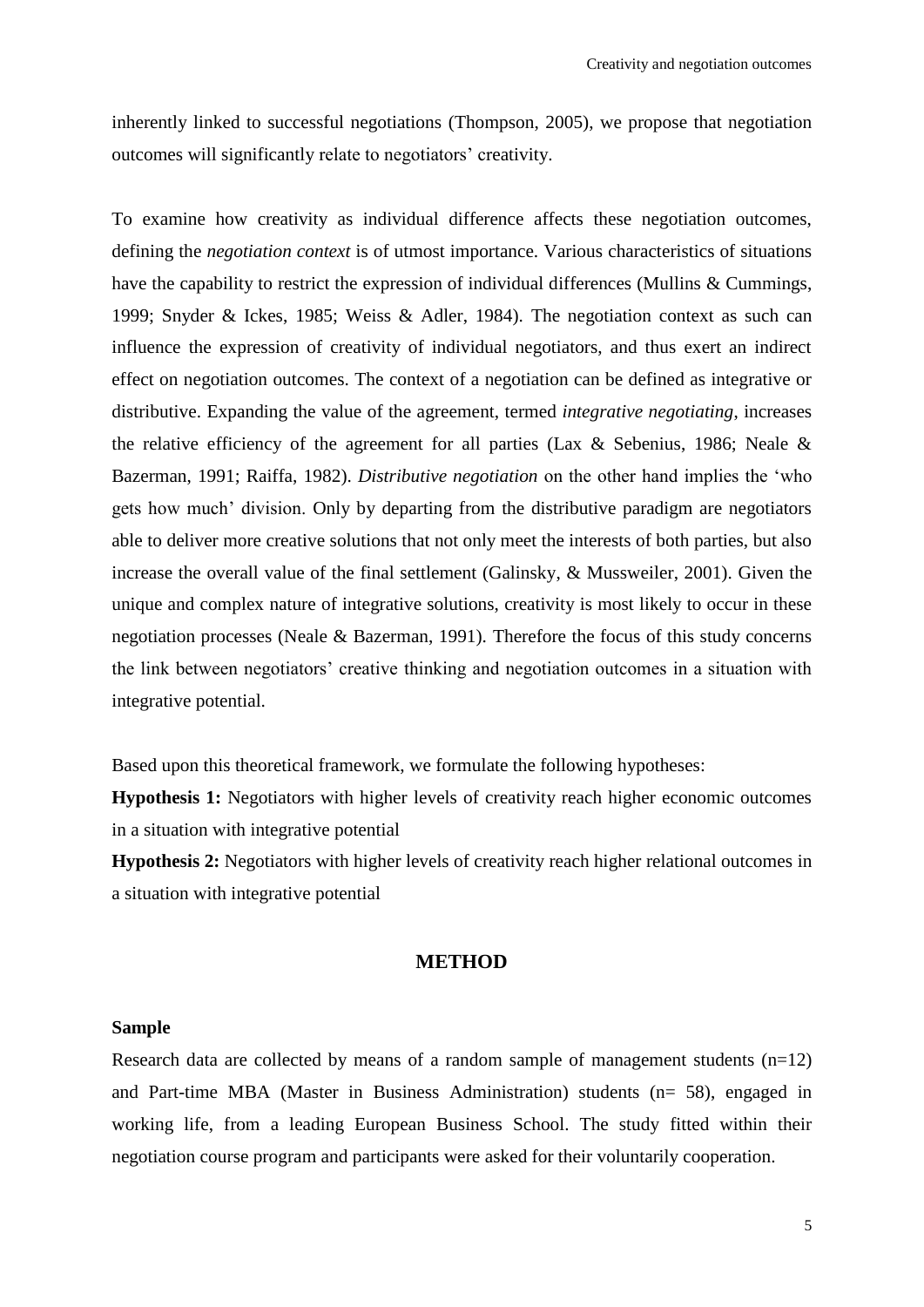Respondents' ages ranged from 22 to 40 years ( $M = 30.6$ ,  $SD = 4.89$  years). Eighty percent were men, and 20 % were women. The majority of the participants had no negotiation experience (48.5%) to some negotiation experience (48.5%). Three percent of the participants had a lot of negotiation experience.

## **Measures and procedure**

Data collection took place in two successive assessments, performed on the same sample of participants. Data of the first assessment included a self-report on creativity. For the second assessment participants performed a simulated negotiation task in purposely assigned dyads and filled out two post-negotiation questionnaires.

#### *Creativity*

Creativity was measured with the Torrance Figural Test of Creative Thinking. The TTCT is highly recommended in the educational field and is often used in corporate environments. It is the most widely used test of creativity (Davis, 1997), also for research purposes (e.g. Lissitz & Wilhoft, 1985; Oral, 2006; Kim K.H., 2006).

Its use is supported by more evidence of validity than any other creativity test (Kerr, & Gagliardi, 2000). It has one of the largest norming samples, and valuable longitudinal validations and high predictive validity over a very wide age range (Cropley, 2000) and has been translated in 35 languages (Millar, 2002). The TTCT addresses essential constructs of creative behaviors reflective of Torrance's (1998) definition of creativity (Johnson & Fishkin, 1999) and is regarded to be a good measure for discovering and encouraging everyday life creativity in the general population (Kim, 2006). The test has reasonable reliability for research applications, given the complexity of creative thinking (Treffinger, 1985).

The TTCT uses three picture-based tasks to assess five mental characteristics<sup>\*</sup> relating to creativity: fluency, elaboration, originality, resistance to premature closure (the degree of psychological openness) and abstractness of titles (the degree beyond labelling). Artistic quality does not receive credit (Chase, 1985). The TTCT –Figural has two parallel forms, A and B, both consisting of the three activities: picture construction, picture completion, and repeated figures of lines or circles (Torrance, 1966, 1974, 1984, 1990, 1998). Each participant was randomly assigned to complete the form A or form B of the TTCT during a

 \* the measure of flexibility was eliminated in the third edition of TTCT in 1984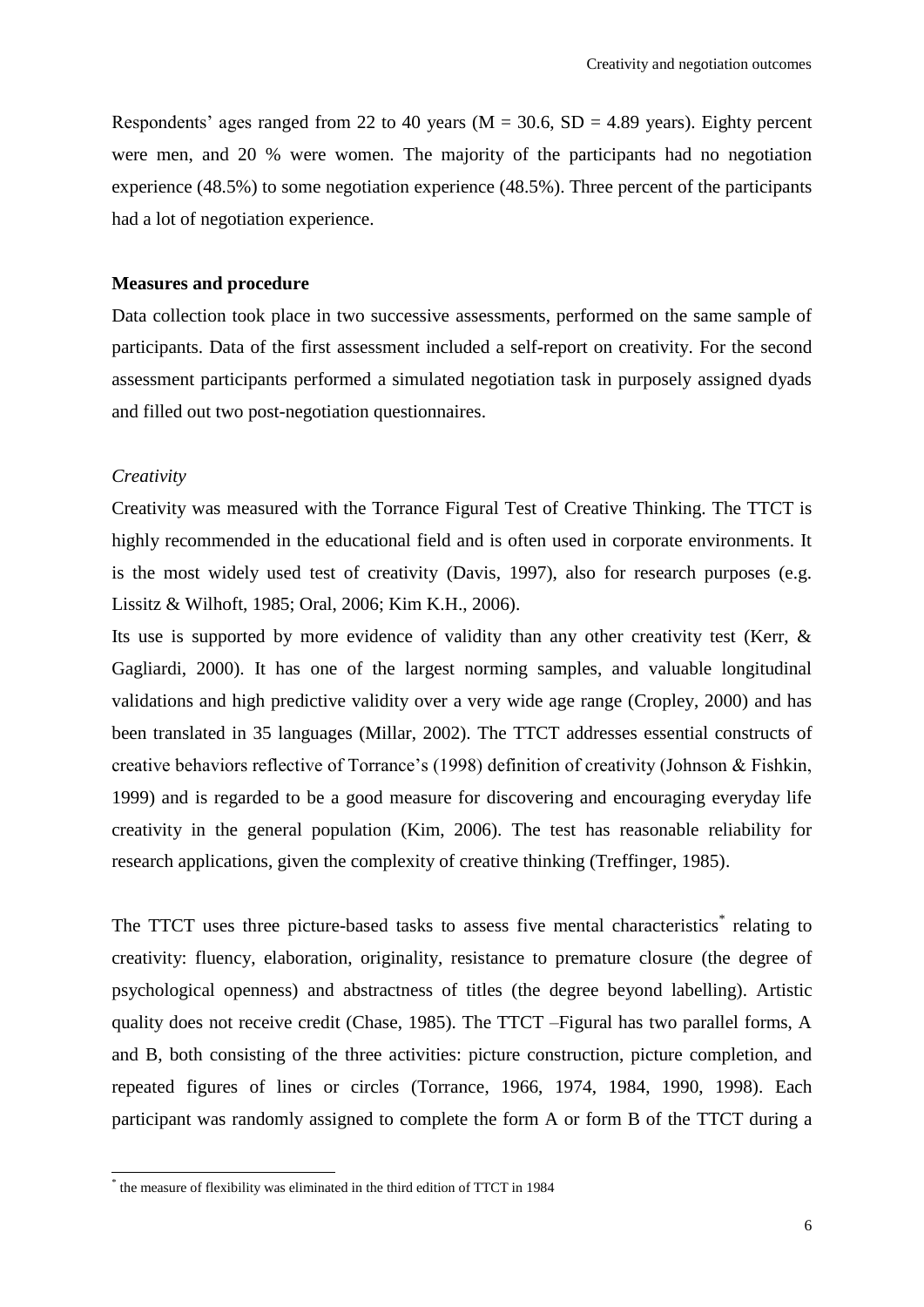group session. The test yielded a composite score (Creativity Index CI), as an overall indicator of creative potential, which is obtained by using the standard scores of each of the five characteristics (Torrance, 1998). This total CI is a highly significant predictor for quality of creative achievement (Torrance, 2002).

Before the negotiation exercise, participants were purposely assigned to dyads according to their normalised Creativity Index score on the TTCT. We created two groups of dyads, based on the mean normalised Creativity Index  $(M = 48.9)$  of the sample. The first group of dyads consisted of individuals with scores on the TTCT above the sample mean; they were regarded as highly creative individuals. The second group was composed of participants with scores below the mean; they were considered to be low creative individuals. As such, 35 dyads were composed, consisting of individuals with equally high or equally low scores.

## *Negotiation exercise*

In this session participants performed a negotiation simulation. Although the ecological validity of employing a role-play methodology to study spontaneous interactions or interactions that involve deep personal feelings may be questionable, this methodology is less problematic in a study of negotiation, given that negotiating is a task requiring impressions to be consciously stage-managed (Goffman, 1969).

The negotiation case 'The Tendley contract' is a two-party, multi-issue negotiation involving a consulting contract between a school (buyer) and a consultant of computer software (seller). The parties are at an apparent impasse, since the consultant's bid far exceeds what the school has in its budget. The specific case context as such offers virtually no zone of possible agreement (ZOPA) but has potential for reaching an integrative solution. Within the dyads, participants were randomly assigned to the experimental roles of the negotiation simulation. They were given background information on their roles and instructed to learn their role priorities and preferences. Case instructions obliged participants to go beyond a plain distributive outcome ('simply splitting the difference is not a viable option'). This encouraged the use of creative, option-generating thinking to get to a successful agreement.

#### *Negotiation outcomes*

We measured two classes of negotiation outcomes (economic and relational), as stated in the theoretical framework.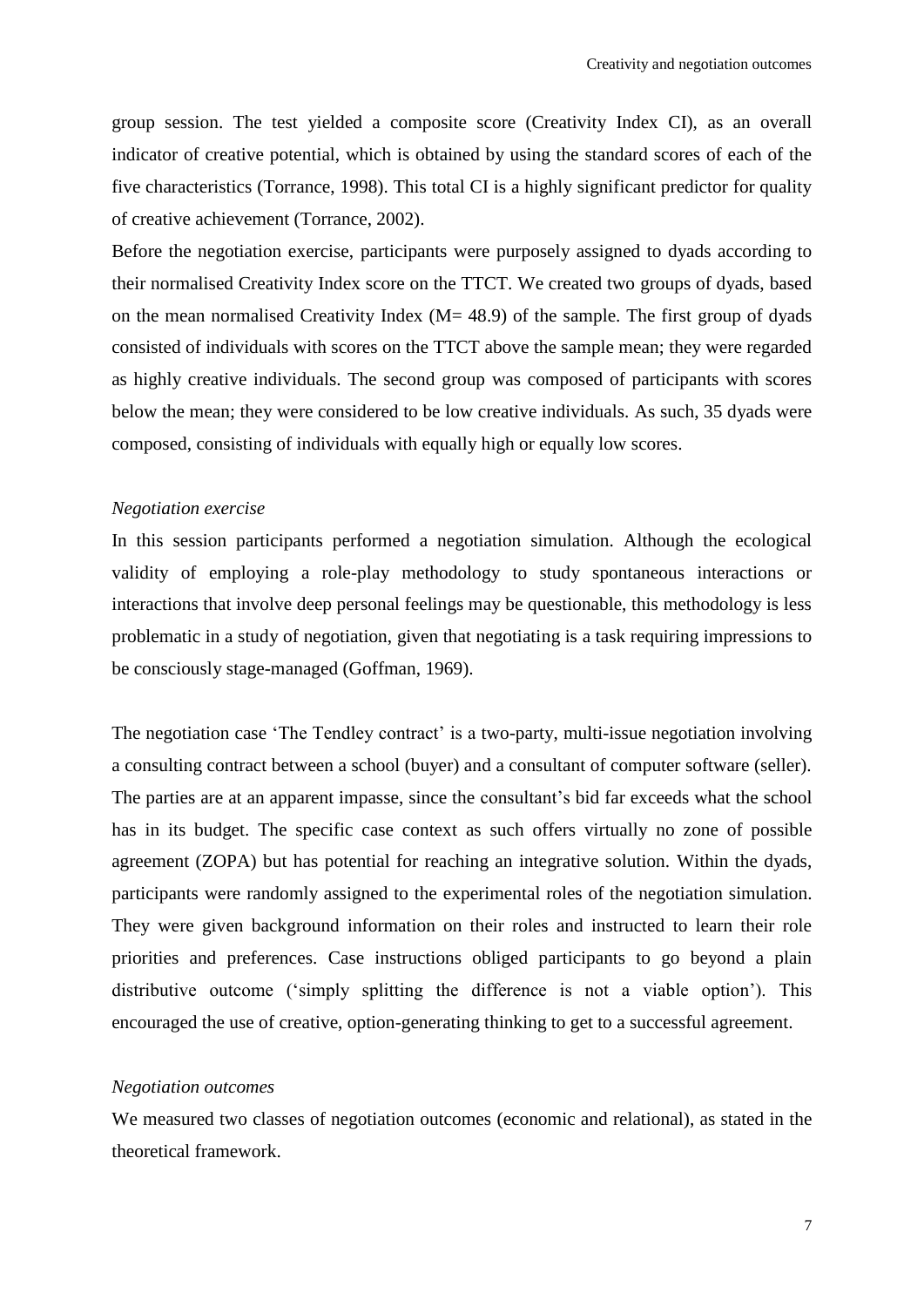Economic negotiation outcomes were measured with a post-negotiation questionnaire. In this questionnaire negotiating dyads reported on their joint outcomes, with the final settlement price (euro amount that they settled upon in the negotiation simulation) as a measure of economic outcome.

Relational negotiation outcomes were measured by the Subjective Value Inventory (SVI) (Curhan et al., 2006). The SVI contains 16 items on a 7-point Likert scale and consists of four subscales (Instrumental, Self, Process and Relationship). Research results suggest that the SVI is a promising tool to systemize and encourage research on the subjective outcomes of negotiation (Curhan et al., 2006). The SVI measures

- the value of negotiation *process* (fairness and voice)

- the *instrumental* outcome (outcome satisfaction and distributive fairness)

- the *relationship* (trust and establishing a good foundation for the future)

- the *self* (saving face and living up to one's standards)

The subscale Relationship captures feelings about the relationship among the negotiators, including positive impressions, trust and a solid foundation for working together in the future. This subscale is used as a measure for negotiators' relational outcome of the negotiation.

## **ANALYSES & RESULTS**

## **Descriptive statistics**

Table 1 presents descriptive statistics, alpha reliabilities and correlations of the study variables. All participating negotiators reported a relational negotiation outcome. As only 24 out of 35 negotiating dyads came to an agreement by means of defining a settlement price (economic negotiation outcome), we present the descriptives in two parts.

The first part of table 1 shows the statistics for all negotiating dyads  $(n=35)$ . The variable 'agreement' is a categorical variable, indicating whether the dyad reached an agreement (1) or not  $(0)$ .

Insert Table 1 about here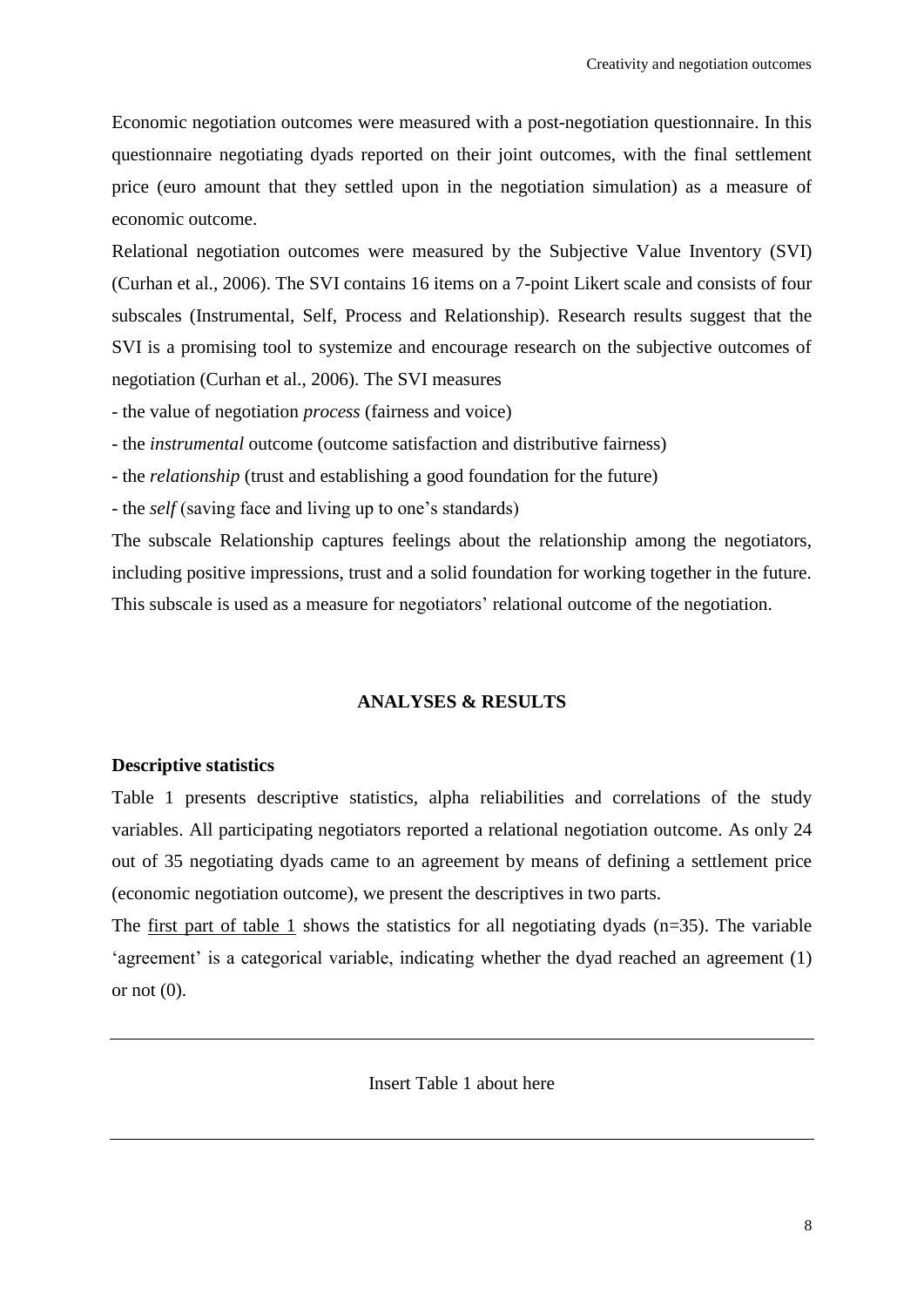*Creativity* of the buyer ( $r = .97$ ,  $p < .001$ ) and seller ( $r = .97$ ,  $p < .001$ ) both very strongly correlate with the dyad's joint creativity score, obtained by meaning creativity scores of buyer and seller, since individual negotiators were purposely assigned to a dyad based on equal creativity scores.

*Relational negotiation outcomes* of both buyer ( $r = -.25$ ,  $p = .15$ ) and seller ( $r = -.26$ ,  $p = .13$ ) are negatively correlated to dyads' joint creativity score, but these correlations are nonsignificant. Relational outcomes of buyer and seller also negatively correlate to negotiators' creativity score, in a non-significant way. Furthermore a significant correlation between the relational negotiation outcome of buyer and seller  $(r = .45, p < .01)$  is observed.

We can not draw conclusions for the *economic negotiation outcome* (variable 'settlement price') for the total sample of negotiators, since not all dyads in the total sample reached an agreement. Therefore no correlations for the variable 'settlement price' were calculated.

Other results show a strong and significant correlation of the variable 'agreement' with individual negotiators' relational outcome, both for the buyer ( $r = .36$ ,  $p < .05$ ) and for the seller ( $r = .43$ ,  $p < .01$ ). Therefore the effect of creativity on the relational negotiation outcome might be affected by the reaching or otherwise of an agreement, as the correlations indicate. To test this assumption we compared these two groups (dyads with an agreement or no agreement) on relational negotiation outcomes. We performed an **independent samples ttest**, comparing the means for relational outcome. Table 2 represents these results.

#### Insert Table 2 about here

We observe a significant difference in relational outcome between negotiating dyads who reached an agreement and those who didn't, both for the buyers group (t  $(33) = -2.24$ , p < .05) and for the sellers group (t  $(33) = -2.74$ ,  $p < .01$ ). Dyads with an agreement score significantly higher on the relational outcome than dyads without an agreement.

To isolate the potential effect of 'agreement' on relational negotiation outcome, we decided to include only the dyads who reached an agreement in further data analysis. We present the descriptive statistics, alpha reliabilities and correlations of the study variables for this subsample of 24 dyads with agreement in the second part of table 1.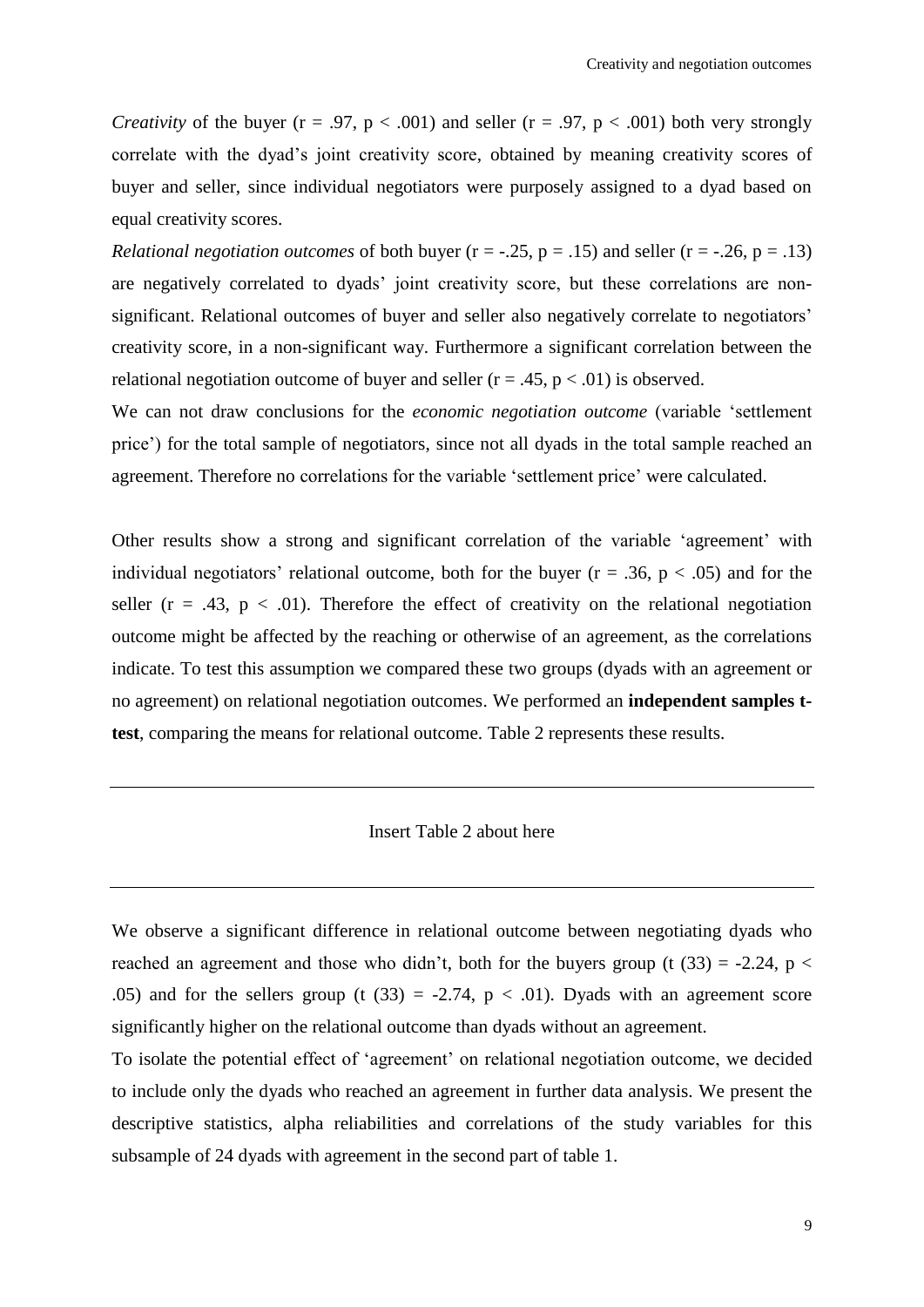The significant positive correlation between the relational negotiation outcome of buyer and seller, that we also found in the total sample of 35 dyads, was corroborated ( $r = .46$ ,  $p < .05$ ). This may indicate an underlying interdependence between both negotiators in one dyad. We look into this issue in the discussion of our research results.

As for *economic outcome* we found a positive, though non-significant, correlation between negotiators' creativity and joint settlement price can be found.

For *relational negotiation outcomes*, we find the same negative tendency of correlations with negotiators' creativity as in the total sample, both for buyer and seller. For the buyers' relational outcome we observe very strong significant negative correlations with creativity of buyer (r = -.44, p < .05) and seller (r = -.50, p < .05), indicating a negative relationship between negotiators' creativity and negotiation outcomes. Thus higher levels of negotiators' creativity relate to lower relational outcomes in a situation with integrative potential.

To examine causality and analyze the extent to which negotiators' creativity can predict relational negotiation outcomes we performed hierarchical regression analyses, with negotiators' creativity score as independent variable and negotiators' relational negotiation outcome as dependent variable.

We conducted separate analyses for buyers and sellers, with respect to economic and relational outcomes. Table 3 shows the results of these analyses.

## Insert Table 3A & B about here

Table 3A shows a positive, non- significant effect of negotiators' joint creativity on economic negotiation outcome ( $\beta$ = .11, p= .60). As such, we find indication for the positive trend we predicted in hypothesis 1.

In Table 3B we observe a significant negative effect of negotiators' creativity ( $\beta$  = -.48, p < .05) on relational negotiation outcome for the buyer, whereby creativity of the seller ( $\beta = -$ .50,  $p < .01$ ) adds significantly more to the variance in relational outcome than the creativity of the buyer ( $\beta$  = -.44, p < .05). For the seller, we find the same negative tendency, though no significant effect of negotiators' joint creativity ( $\beta$ = -.13, p= .54) on relational negotiation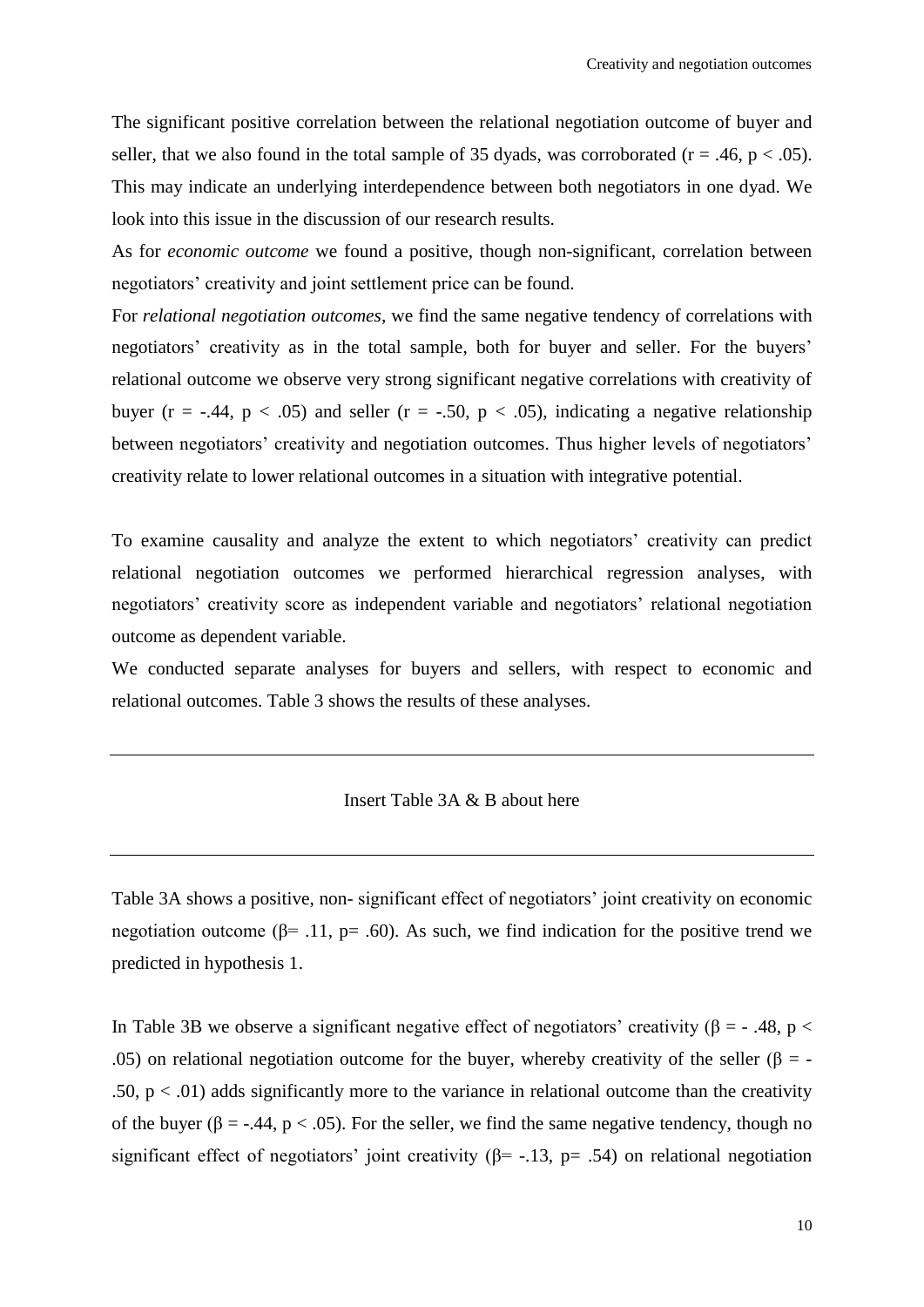outcome, nor for the individual buyer's creativity ( $β = -15$ ,  $p = 0.48$ ) or the seller's creativity ( $\beta$ = -.11, p= .61). Hypothesis 2, predicting a positive effect of negotiators' creativity on relational negotiation outcome, thus can not be corroborated.

## **DISCUSSION**

This study set out to examine the effect of negotiators' creativity on relational and economic negotiation outcomes. We find no significant support for our first hypothesis, predicting a positive effect of negotiators' creativity on economic negotiation outcomes. However the positive trend can be confirmed by our research results. As such, we can assume that creativity of negotiators has a potential effect on economic outcomes. However further research, with a larger sample, is needed.

Our second hypothesis, predicting creativity of negotiators will affect relational negotiation outcomes positively, is surprisingly not supported. We find a significant negative effect of both negotiators' creativity on relational outcome for the buyer, whereby creativity of the seller adds significantly more to the variance in relational outcome than the creativity of the buyer. Past research has found that negotiation outcomes tend to be affected more by individual characteristics of the person in the high-power versus low-power role (e.g. Allred, Mallozi, Matsui, & Raia, 1997; Anderson & Thompson, 2004). In our study the seller is in the higher power role by virtue of a better BATNA (Best Alternative to a Negotiated Agreement). This can explain the stronger significant effect of sellers' creativity on relational outcome. Our finding is highly relevant for any negotiation situation, in which two individuals work together towards a common goal.

# *Contributions*

First, this study highly contributes to negotiation literature by adressing a gap in research. To date there has been little research that focuses on the potential effect of creativity on relational and economic negotiation outcomes, although negotiation is inherently linked to creative thinking (Thompson, 2005).

Results of this study show a contradiction between a negative effect of creativity on relational negotiation outcomes and a marginal positive effect on economic outcome. These results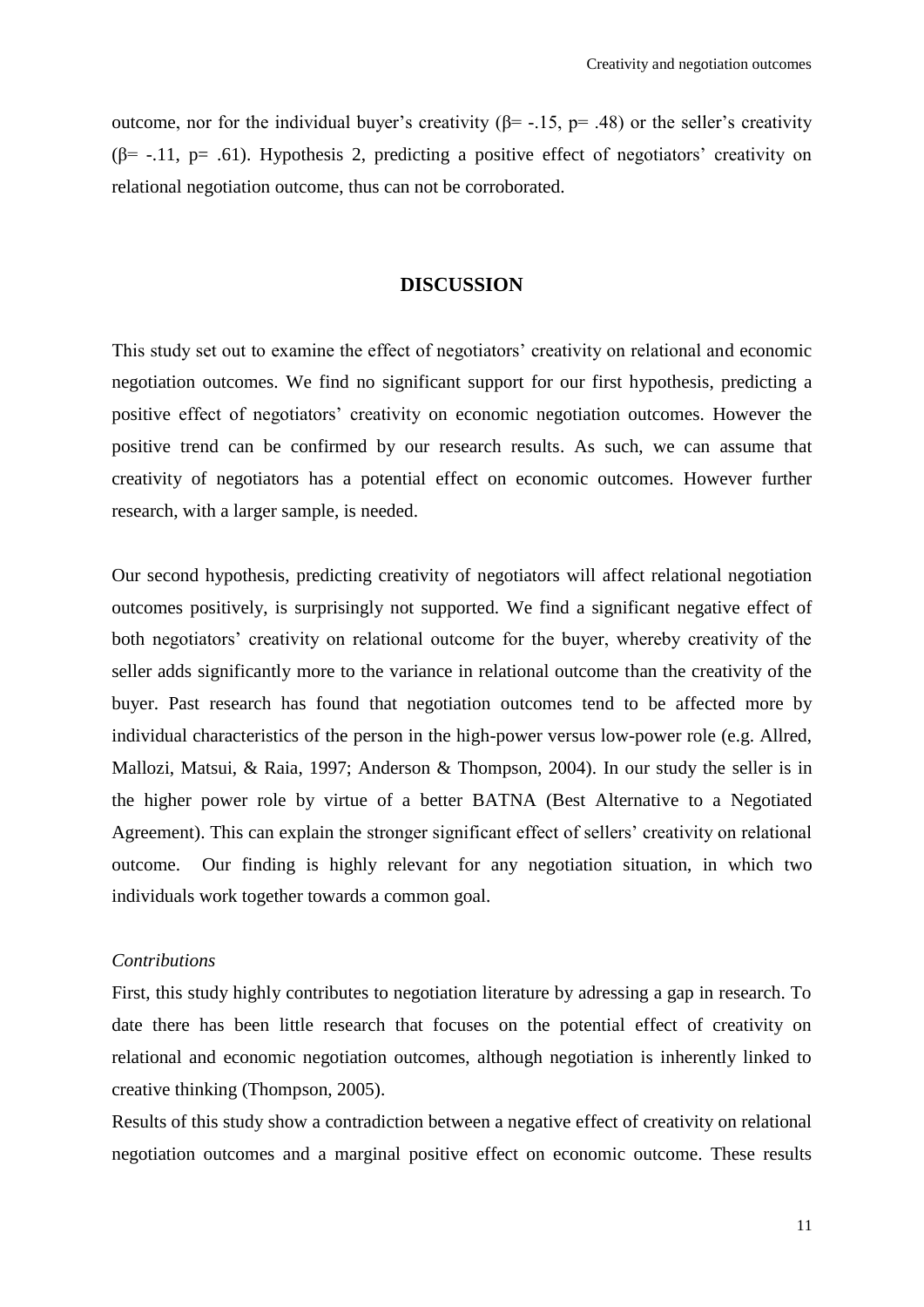indicate that the effect on negotiation outcomes may be linked with *negotiators' specific skills*. Possibly the skills one needs to maximize economic gain differ from the skills needed to maximize relational gain. For economic outcomes problem-solving skills and rational thinking may be needed, whereas to obtain relational gain emotional intelligence or relational orientation might be more central. Thus in the maximization of both types of negotiation outcomes creativity may interact with these different negotiator skills. A large body of research has already examined the possibility that creativity is affected by a variety of individual difference characteristics (e.g. Rodan & Galunic, 2004; Tierney & Farmer, 2002), however not yet in the context of negotiation. This is an important avenue for future research.

Secondly, our study adds to creativity literature, since the effects of creativity have remained rather ill researched (Mumford, 2003). It also extends previous creativity research by Kurtzberg (1998). His research demonstrated the strength of association between creativity and economic negotiation outcomes and suggested to further examine the causality of this link. Our study demonstrates a positive effect of creativity on economic negotiation outcome and a negative effect on relational negotiation outcome.

# *Limitations and future research*

The findings in this study are subject to a number of limitations, pointing out the need for future research.

First, in this study we obtained a general, non-particularized creativity score for each negotiator based on his results on the Figural TTCT. Creativity however can be perceived as a multi-faceted construct (e.g. Amabile & Mueller, 2008) and one could wonder whether we adequately captured the specific facets of creativity linked to the different classes of negotiation outcomes. Furthermore, Clapham (2004) stated that different types of creativity tests seem to predict different types of creative performance. Fitting in with this viewpoint both Torrance (Treffinger, 1985) and Cropley (2000) suggested that assessments of creativity should be based on several tests, considering the multidimensional nature of the concept. Johnson and Fishkin (1991) recommend using a minimum of two measures.

Future research should thus not only identify which aspects of creativity are crucial to negotiators for enhancing effective negotiation outcomes but also determine how they can be adequately measured. This notwithstanding the fact that creativity, as a multifaceted phenomenon, is complex and has many elements that interact on its manifestation (Isaksen, Puccio, & Treffinger, 1993), what makes it very difficult to adequately capture the crucial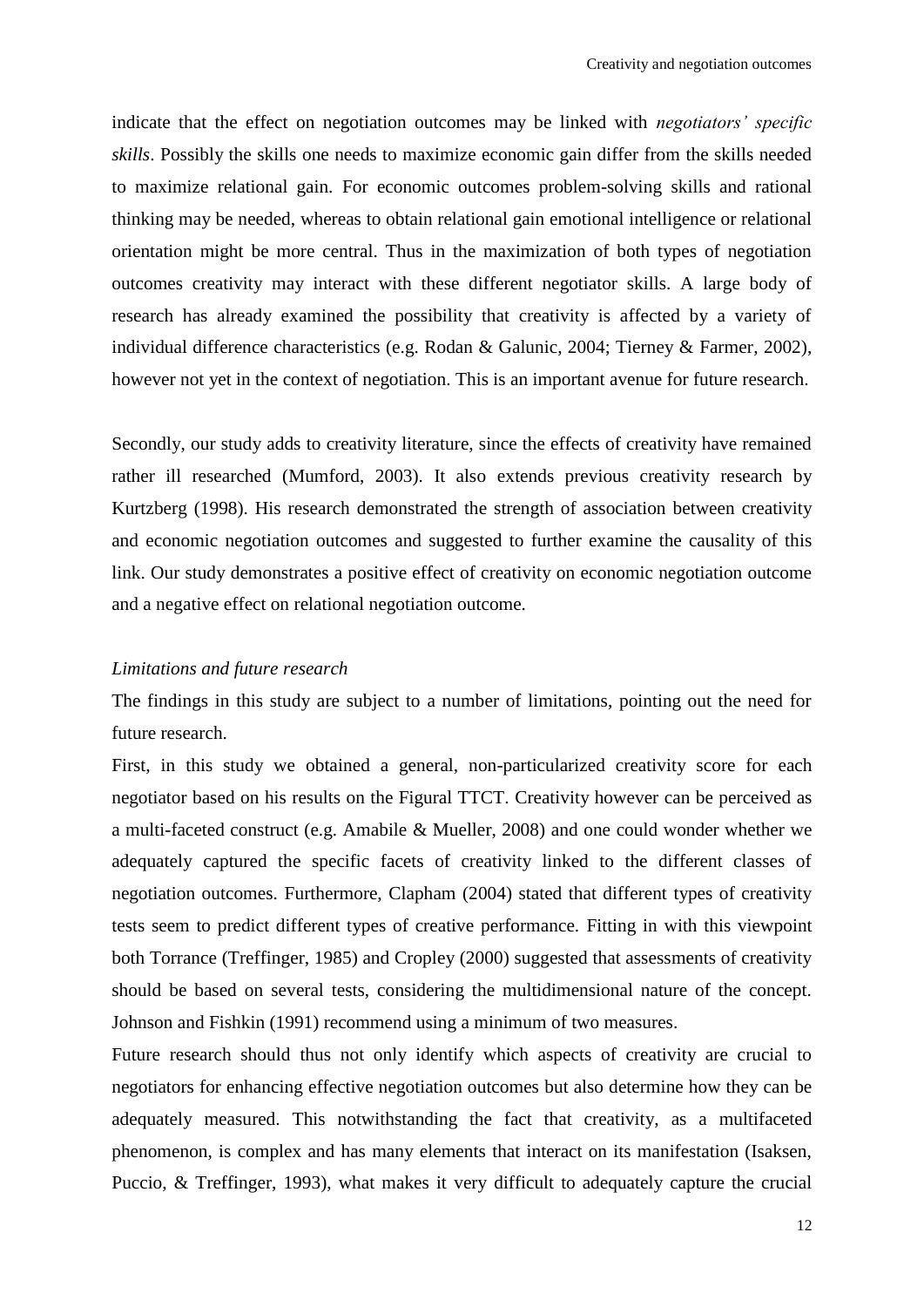elements. We predict that especially individuals' 'resistance to premature closure' will prove to be critical in a negotiation context, since negotiators are required to consider a variety of information and keep an 'open mind' to come to a successful negotiation outcome. Relating negotiators' scores on the TTCT 's 'resistance to premature closure' subscale to negotiation outcomes and examine the causality of this relationship is within the bounds of possibility for scholars.

Second, previous research that examined creativity and individual level outcomes has found positive associations with performance, innovation, job satisfaction, and a reduction in strain. However, taken as a whole the relationships between individual creativity and outcomes are not direct, but rather appear to be predicted upon a fit or congruence between an individual and the job and/or the individual's job and the organization (Gilson, 2008). Consequently, a (mis)fit between individual and negotiation task can have a potential effect upon negotiation outcomes. As such, our research results are potentially influenced by the particularity of the negotiation case*.* Also the time pressure laid upon participants for finalizing the negotiation task might have had an impact upon negotiation performance. Consistent with previous research (Shalley, Zhou, & Oldham, 2004) we hypothesize that the presence of both negotiation task type and time pressure as multiple competing contextual conditions lead to lowered negotiator creativity levels. Therefore, further research should include creativity process measures in its design to capture the interaction of creativity as an individual difference variable with situational variables (Elfenbein, Curhan, Eisenkraft, Shirako, & Baccaro, 2008; Mohammed, Rizzuto, Hiller, Newman, & Chen, 2008). To study this interaction is highly important as it may determine the positive or negative impact creativity has on outcomes (Gilson, 2008) and thus lend us more insight in how creativity transforms into high quality economic and relational negotiation outcomes.

Despite these limitations, we believe that this study has extended our understanding of the relationship between negotiators' creativity and negotiation outcomes. Nevertheless, this is but a preliminary study and more extensive research, with a larger sample size is needed.

#### *Practical implications*

The results of this study demonstrate that the effects of individual creativity on negotiation outcomes are difficult to capture. Situational variables potentially interact with creativity and thus moderate the effect of creativity on performance (Shalley et al., 2004), more specifically negotiation outcomes. For instance, several researchers found that motivation (Bamber,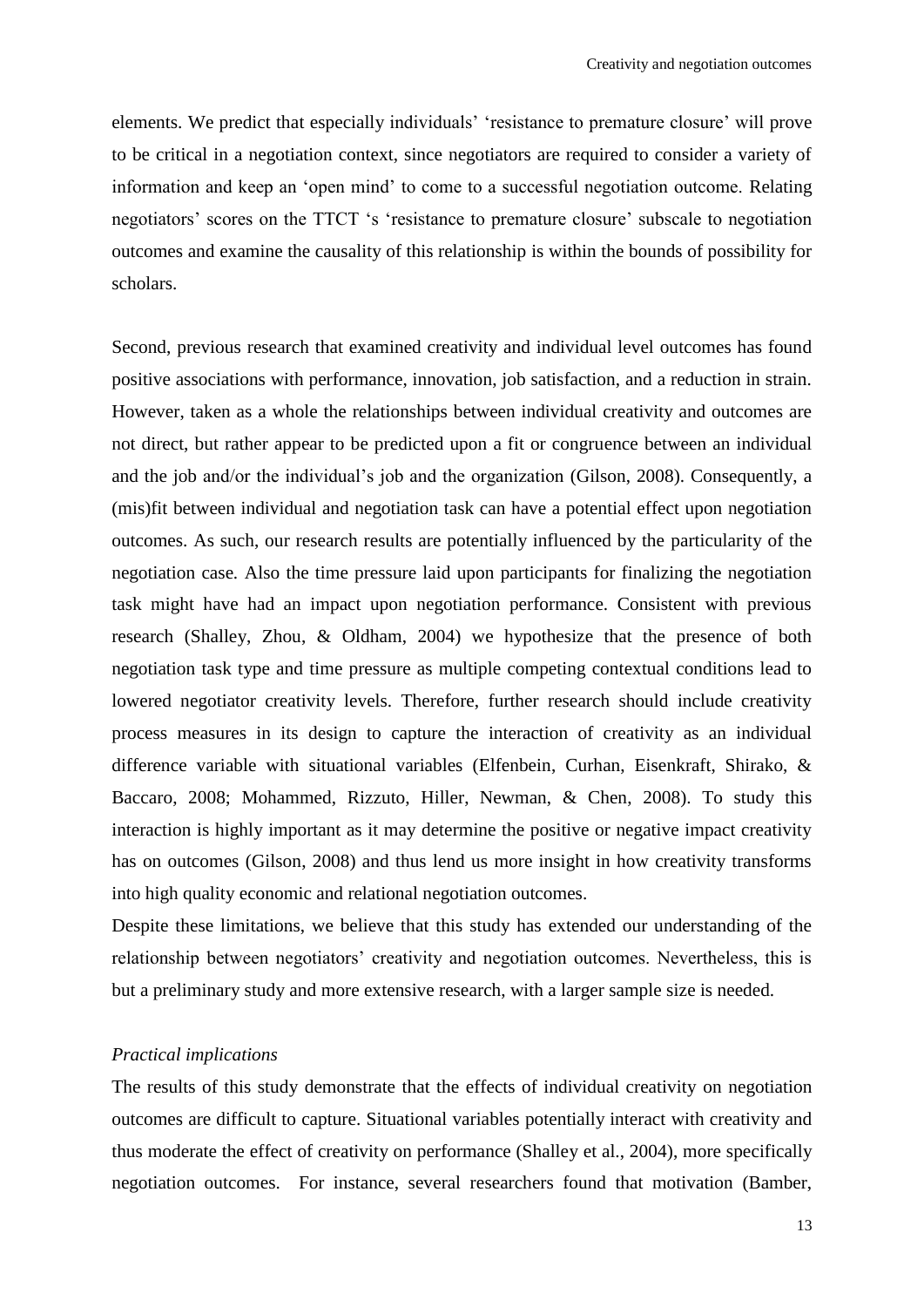1973; Halpin & Halpin, 1973; Torrance, 1966, 1974) and exposure to diverse information (Clapham 2000-2001) influence creativity, as measured with TTCT Figural scores. In a similar vein, other research (Torrance, 1972ab, 1974) evidences that when individuals possess high degrees of creative abilities this only increases the chances that this person may behave creatively. This doesn't guarantee however that an individual will behave creatively. These findings have important implications for negotiations as they involve that negotiation situations can be purposely designed to encourage accessibility of negotiators' creative abilities. We are convinced this intervention potentially improves negotiation outcomes, since creative thinking is inherently linked with negotiation. As such, all factors that are known of to negatively impact creativity should be eliminated out of the negotiation context. Negotiators should for instance avoid time pressure (Amabile, 1996), lack of space and presence of noise (Soriano de Alencar & Bruno-Faria, 1997), unexpected interruptions (Oldham, Cummings, & Zhou, 1995) and apparent presence of competitors (Shalley & Oldham, 1997).

This manipulation of the negotiation context will evidently contribute to negotiators' creative thinking, but providing the conditions for creativity manifestation is not enough. Direct creativity teaching and training is needed also (Torrance, 1972c). Results of our study confirm that individuals significantly differ in creative thinking. However this doesn't imply that creativity is a stable characteristic and can't be developed. Scott, Leritz, & Mumford (2004) concluded in their review that creativity training is effective and positively related to divergent thinking, problem solving, performance, attitudes, and behaviours. Moreover domain-specific training that is realistic, focuses on component skills, and allows for feedback is most strongly correlated with improved performance. These results have an important impact on negotiation in general and negotiators' creative skills in specific. It demonstrates the feasibility of creativity training, when specifically related to the domain of negotiation, to ameliorate negotiators' problem solving skills and enhance their engagement in creative thinking patterns.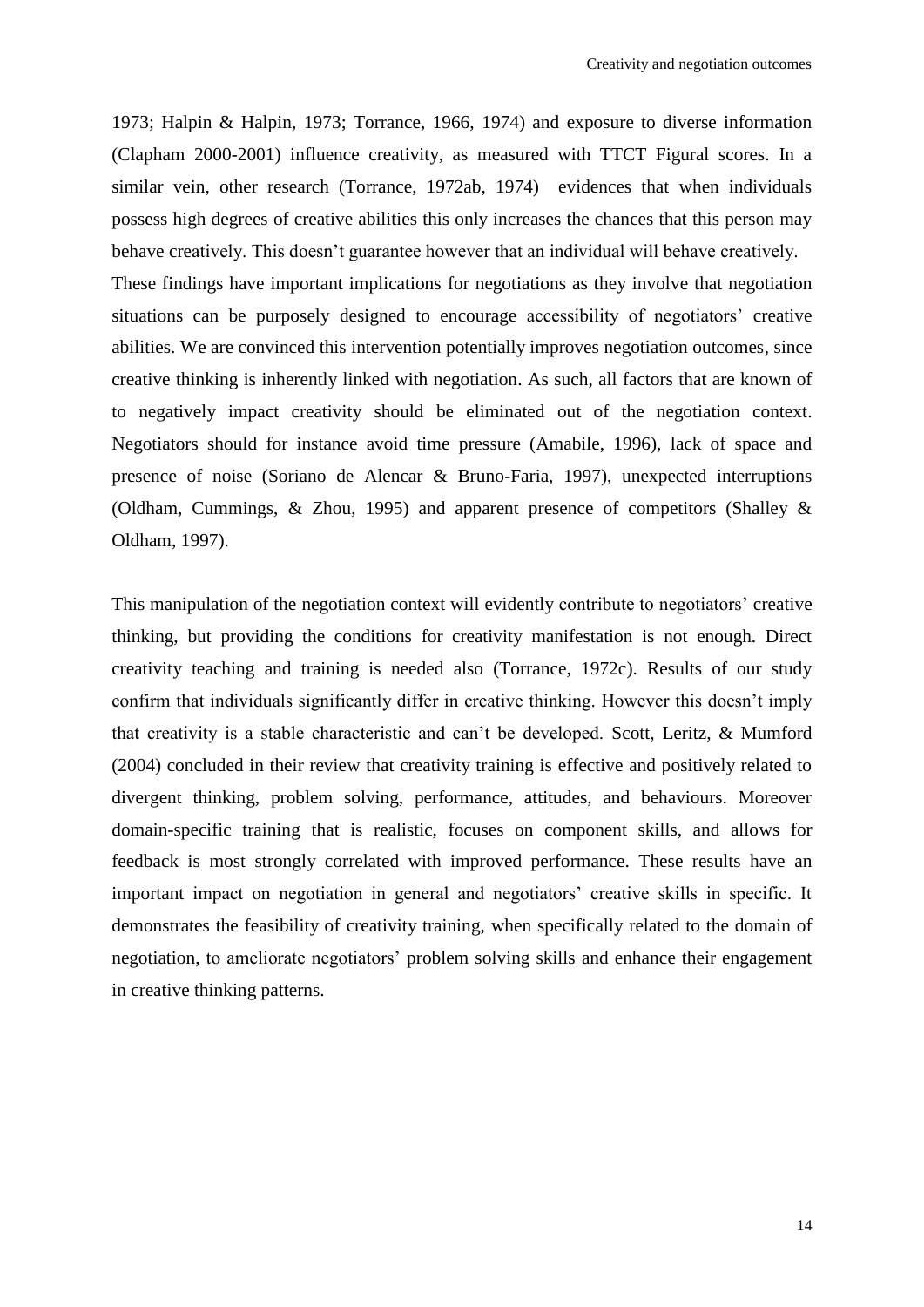## **REFERENCES**

Allred, K.G., Mallozi, J.S., Matsui, F., & Raia, C.P. (1997). The influence of anger and compassion on negotiation performance. *Organizational Behavior and Human Decision Processes, 70*, 175-187.

Amabile, T. M. (1996). *Creativity in context*. Boulder, CO: Westview.

Amabile, T. M. & Mueller, J. S. (2008). Studying creativity, its processes, and its antecedents: An exploration of the componential theory of creativity. In J. Zhou & C. E. Shalley (Eds.), *Handbook of Organizational Creativity*: 33-64. New York: Lawrence Erlbaum Associates.

Anderson, C., & Thompson, L. (2004). Affect from the top down: How powerful individuals' positive affect shapes negotiations. *Organizational Behavior and Human Decision Processes, 95*, 125-139.

Bamber, R. T. (1973). Play, interest, domestication and creativity. Doctoral dissertation, University of Missouri. *Dissertation Abstracts International, 35,* 1013B–1014B. (UMI No. 74–18, 463)

Barry, B., & Friedman, R.A. (1998). Bargainer Characteristics in Distributive and Integrative Negotiation. *Journal of Personality and Social Psychology, 74* (2), 345-359.

Bazerman, M. H., Curhan, J. R., Moore, D. A., & Valley, K. L. (2000). Negotiation. In J. T. Spence & D. L. Schacter & C. Zahn-Waxler (Eds.), *Annual Review of Psychology, 51*, 279- 314. Palo Alto, CA: Annual Reviews Inc.

Buelens, M., Van de Woestyne, M., Mestdagh, S., Bouckenooghe, D. (2008). Methodological Issues in Negotiation Research: A State-of-the-Art Review. *Group Decision Negotiation, 17*, 321-345.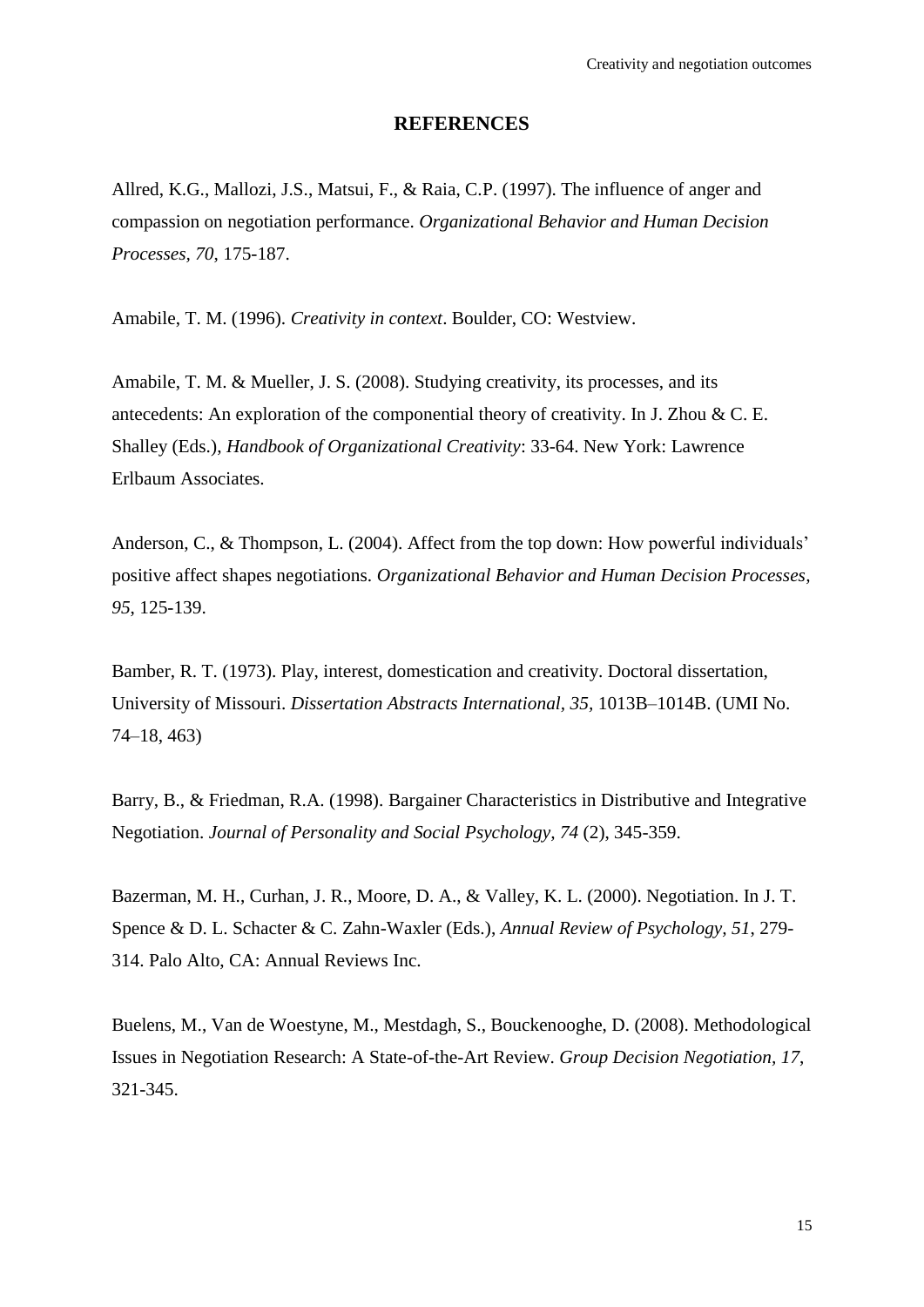Carnevale, P.J. (2006). [Creativity in the outcomes of conflict.](http://psycnet.apa.org/index.cfm?fa=search.displayRecord&id=B59C11F9-9100-D6C6-6117-9E2A3C4F803D&resultID=4&page=1&dbTab=all) In M. Deutsch, P.T. Coleman, E.C. Marcus (Eds), The handbook of conflict resolution: Theory and practice (2nd Ed) (pp. 414-435), Hoboken, NJ, US: Wiley Publishing.

Chase, C.I. (1985). Review of the Torrance Tests of Creative Thinking. In J. V. Mitchell Jr. (Ed.), *The ninth mental measurements yearbook* (pp. 1631–1632). Lincoln: University of Nebraska, Buros Institute of Mental Measurements.

Clapham, M. M. (1998). Structure of figural forms A and B of the Torrance Tests of Creative Thinking. *Educational & Psychological Measurement, 58,* 275–283.

Clapham, M. M. (2000–2001). The effects of affect manipulation and information exposure on divergent thinking. *Creativity Research Journal, 13*, 335–350.

Clapham, M.M. (2004). The convergent validity of the Torrance Tests of Creative Thinking and creativity interest inventories. *Educational and Psychological Measurement*, 64, 828.

Cropley, A.J. (2000). *Defining and measuring creativity: Are creativity tests worth using?* Roeper Review, 23 (2), 72-79.

Curhan, J. R., Elfenbein, H. A., & Xu, H. (2006). What do people value when they negotiate? Mapping the domain of subjective value in negotiation. *Journal of Personality and Social Psychology, 91*, 493-512.

Davis, G. A. (1997). Identifying creative students and measuring creativity. In N. Colangelo & G. A. Davis (Eds.), *Handbook of gifted education* (pp. 269-281). Needham Heights, MA: Viacom.

De Dreu, C.K.W., Weingart, L.R., & Kwon, S. (2000). Influence of Social Motives on Integrative Negotiation: A Meta-Analytic Review and Test of Two Theories. *Interpersonal Relations and Group Processes*, *78* (5), 889-905.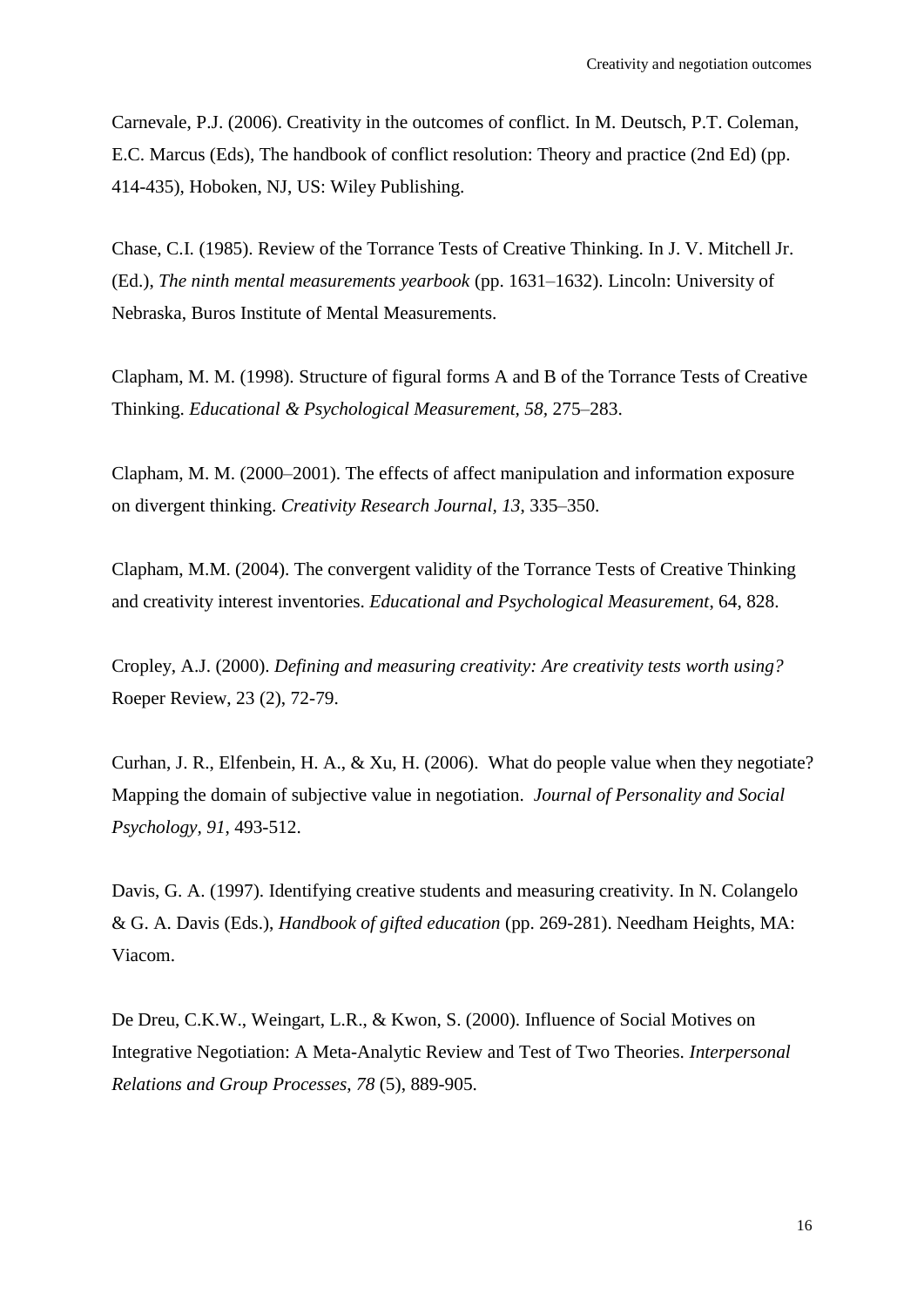Elfenbein, H.A., Curhan, J.R., Eisenkraft, N., Shirako, A., & Baccaro, L. (2008). Are some negotiators better than others? Individual differences in bargaining outcomes. *Journal of Research in Personality*, *42*, 1463-1475.

Galinsky, A.D. & Mussweiler, T. (2001). [First Offers as Anchors: The Role of Perspective-](http://web.ebscohost.com/ehost/viewarticle?data=dGJyMPPp44rp2%2fdV0%2bnjisfk5Ie45PFIrqayTLCk63nn5Kx95uXxjL6nsEevq61Krqa3OLGwrk64qLU4zsOkjPDX7Ivf2fKB7eTnfLuprk23p7ZPsa6khN%2fk5VXj5KR84LPgjOac8nnls79mpNfsVbOptku3qrQ%2b5OXwhd%2fqu37z4uqM4%2b7y&hid=104)[Taking and Negotiator Focus.](http://web.ebscohost.com/ehost/viewarticle?data=dGJyMPPp44rp2%2fdV0%2bnjisfk5Ie45PFIrqayTLCk63nn5Kx95uXxjL6nsEevq61Krqa3OLGwrk64qLU4zsOkjPDX7Ivf2fKB7eTnfLuprk23p7ZPsa6khN%2fk5VXj5KR84LPgjOac8nnls79mpNfsVbOptku3qrQ%2b5OXwhd%2fqu37z4uqM4%2b7y&hid=104) *Journal of Personality & Social Psychology*, *81*(4), 657-669.

Gelfand, M.J., Smith Major, V, Raver, J.L., Nishii, L.H., & O'Brien, K. (2006). Negotiating relationally: the dynamics of the relational self in negotiations. *Academy of Management Review, 31*(2), 427-451.

Gilson, L.L. (2008). Why be creative? A review of the Practical Outcomes Associated with Creativity at the Individual, Group, and Organizational Levels. In J. Zhou & C. E. Shalley (Eds.), *Handbook of Organizational Creativity*: 33-64. New York: Lawrence Erlbaum Associates.

Goffman, E. (1969). *Strategic Interaction*. Philadelphia: University of Pennsylvania Press.

Gray, B. (1994). The gender-based foundations of negotiation theory. In Lewicki, R.J., Sheppard, B.H., & Bies, R. (Eds.). *Research on negotiation in organizations*, *4,* 3-36. Greenwich, CT: JAI Press.

Guilford, J.P. (1959). *Personality.* New York: McGraw-Hill.

Halpin, G., & Halpin, G. (1973). The effect of motivation on creative thinking abilities. *Journal of Creative Behavior, 7,* 51–53.

Isaksen, S.G., Puccio, G.J., & Treffinger, D. (1993). An ecological approach to creativity research: Pulling for creative problem solving. *Journal of Creative Behavior, 27*, 149-170.

Johnson, A. S., & Fishkin, A. S. (1999). Assessment of cognitive and affective behaviors related to creativity. In A. S. Fishkin, B. Cramond, & P. Olszewski-Kubilius (Eds.), *Investigating creativity in youth: Research and methods (pp. 265–306). Cresskill, NJ:* Hampton.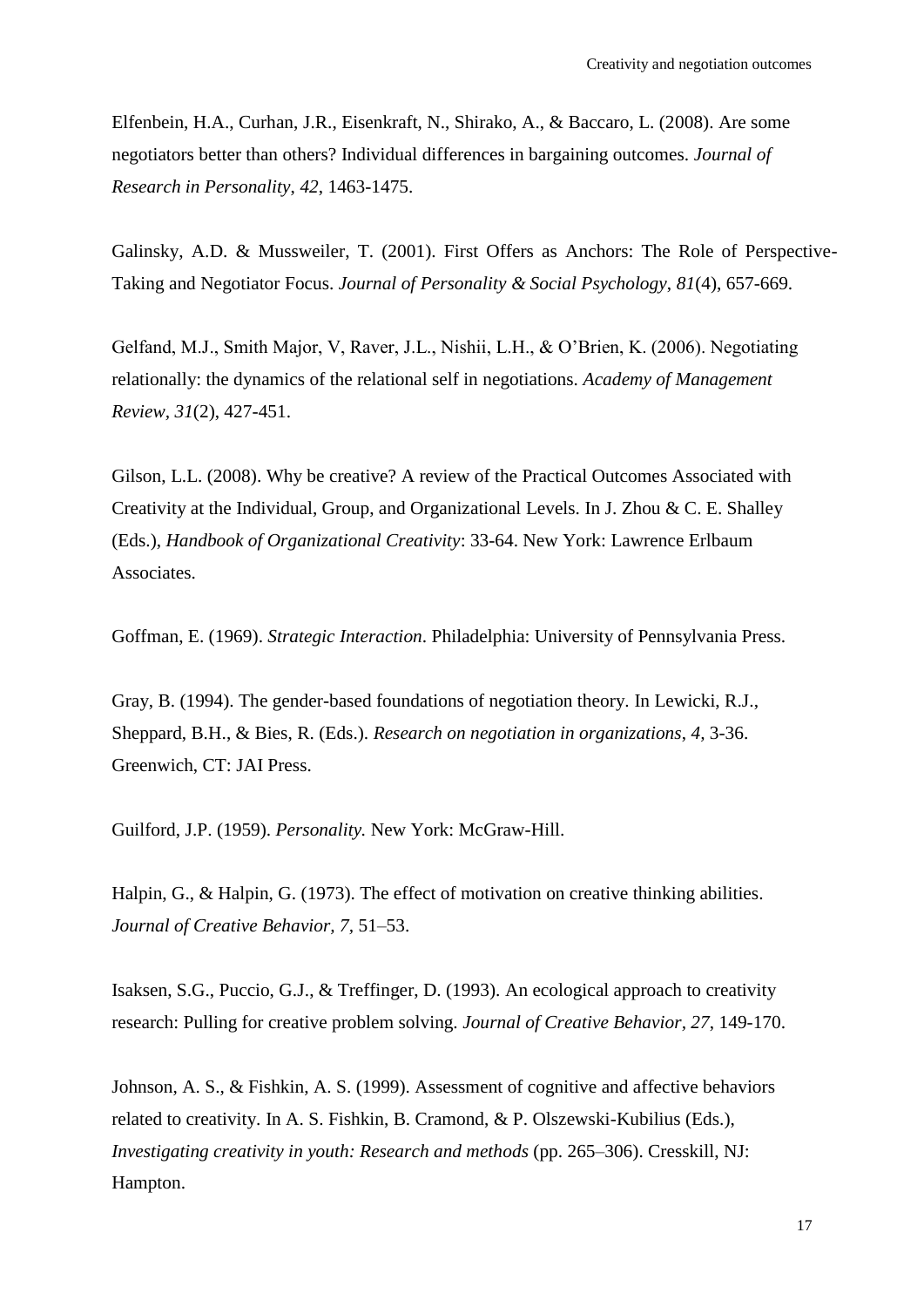Kenny, D.A., & Judd, C.M. (1986). Consequences of violating the independence assumption in analysis of variance. *Psychological Bulletin*, *99*, 422-431.

Kerr, B., & Gagliardi, C. (2003). *Measuring Creativity in Research and Practice*. Working paper, Arizona State University.

Kim H.K. (2006). Can we trust Creativity Tests? A Review of the Torrance Tests of Creative Thinking (TTCT). *Creativity Research Journal*, *18*(1), 3-14.

Kim H.K. (2006). Is Creativity Unidimensional or Multidimensional? Analyses of the Torrance Tests of Creative Thinking. *Creativity Research Journal*, *18*(3), 251-259.

Kramer, R.M., & Messick, D.M. (1995). *Negotiation as a social process: New trends in theory and research*. Thousand Oaks, CA: Sage.

Kurtzberg, T.R. (1998). Creative Thinking, Cognitive Aptitude, and Integrative Joint Gain: A Study of Negotiator Creativity. *Creativity Research Journal*, *11* (4), 283-293.

Lax, D., & Sebenius, J. (1985). *The manager as negotiator*. New York: Free Press.

Lissitz, R.W., & Willhoft, J.L. (1985). A methodological study of the Torrance Tests of Creativity. *Journal of Educational Measurement*, *22* (1), 1-11.

Millar, G.W. (2002). The Torrance kids at mid-life. Westport, CT: Ablex.

Mohammed, S., Rizzuto, T., Hiller, N.J., Newman, D.A., & Chen, T. (2008). Individual differences and group negotiation: The role of polychronicity, dominance, and decision rule. *Negotiation and conflict Management Research*, *1*, 282-307.

Mullins, J. M., & Cummings, L. L. (1999). Situational strength: A framework for understanding the role of individuals in initiating proactive strategic change. *Journal of Organizational Change Management, 12*, 462–479.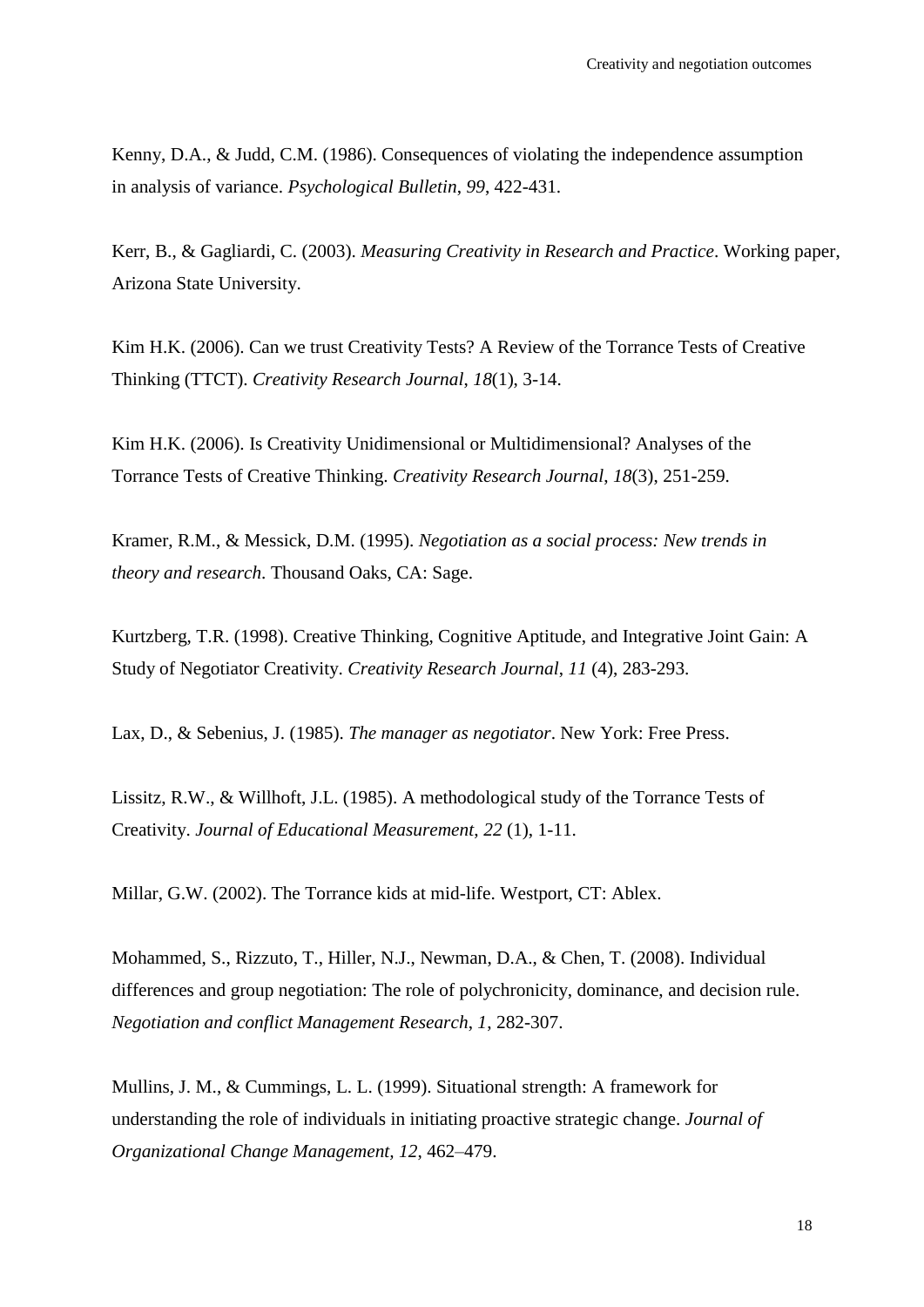Mumford, M.D. (2003). Where have we been, where are we going: Taking stock in creativity research. *Creativity research journal*, *15*, 107-120.

Nash, J. (1953). Two-person cooperative games. *Econometrica*, *21*, 129-140.

Neale, M.A., & Bazerman, M.H. (1991). *Negotiator cognition and rationality*. New York: Free Press.

Neale, M.A., & Northcraft, G. (1991). Behavioral negotiation theory: A framework for conceptualizing dyadic bargaining. In L. Cummings & B. Staw (Eds.), *Research on Organizational Behavior*. Greenwich, CT: JAI Press.

Oldham, G. R., Cummings, A., & Zhou, J. (1995). The spatial configuration of organizations. In G. Ferris (Ed.). *Research in personnel and human resources management, 13*, 1–37. Greenwich, CT: JAI Press.

Oral G. (2006). Creativity of Turkish Prospective Teachers. *Creativity Research Journal*, *18* (1), 65-73.

Pruitt, D.G. (1981). *Negotiation behavior*. New York: Academic Press.

Pruit, D.G., & Carnevale, P.J. (1993). *Negotiation in social conflict*. Pacific Grove, CA: Brooks/Cole.

Raiffa, H. (1982). *The art and science of negotiation*. Cambridge, MA: Harvard University Press.

Rodan, S., & Galunic, C. (2004). More than network structure: how knowledge heterogeneity influences managerial performance and innovativeness. *Strategic Management Journal, 25,* 541-562.

Scott, G., Leritz, L.E., & Mumford, M.D. (2004). The Effectiveness of Creativity Training: A Quantitative Review. *Creativity Research Journal*, *16* (4), 361-388.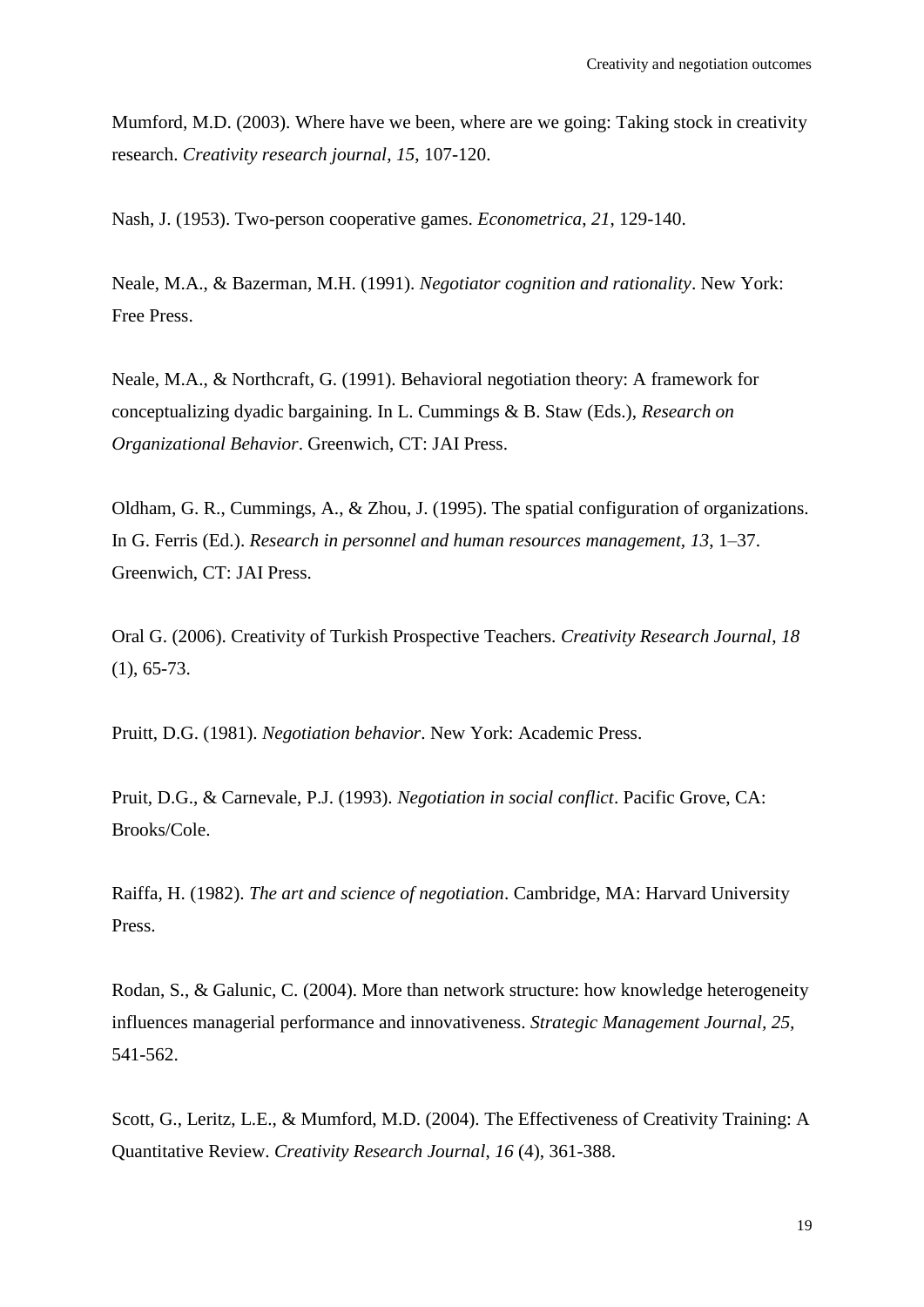Shalley, C. E., & Oldham, G. R. (1997). Competition and creative performance: Effects of competitor presence and visibility. *Creativity Research Journal*, *10*, 337–345.

Shalley, C. E., Zhou, J., & Oldham, G. R. (2004). The effects of personal and contextual characteristics on creativity: Where should we go from here? *Journal of Management*, *30*(6), 933-958.

Simonton, D.K. (2000). Creativity: Cognitive, personal, developmental, and social aspects. *American Psychologist*, *55*, 151-158.

Snyder, M., & Ickes,W. (1985). Personality and social behavior. In G. Lindzey, & E. Aronson (Eds.), *Handbook of Social Psychology* (3rd ed., pp. 883–948). New York: Random House.

Soriano de Alencar, E., & Bruno-Faria, M. (1997). Characteristics of an organizational environment which stimulates and inhibits creativity. *Journal of Creative Behavior*, *3*, 271– 281.

Sternberg, R.J. (2006). The Nature of Creativity. *Creativity Research Journal*, *18* (1), 87-98.

Thompson, L. (1990). Negotiation behavior and outcomes: Empirical evidence and theoretical issues. *Psychological Bulletin, 108*(3), 515-532.

Thompson, L. (2005). *The mind and hart of the negotiator*. Pearson Prentice Hall: New Jersey.

Thompson, L., & Hastie, R. (1990). [Social perception in negotiation.](http://psycnet.apa.org/index.cfm?fa=search.displayRecord&id=5D3405B1-A48F-4D23-A2FD-16523A5348AF&resultID=3&page=1&dbTab=all) *Organizational Behavior and Human Decision Processes, 47*(1), 98-123.

Tierney, P., & Farmer, S.M. (2002). Creative self-efficacy: Its portential antecendents and relationship to creative performance. *Academy of Management Journal, 45*(6), 1137-1148.

Torrance (1966). The *Torrance Tests of Creative Thinking – Norms –Technical Manual Research Edition – Verbal Tests, Forms A and B – Figural Tests, Forms A and B.* Princeton NJ: Personnel Press.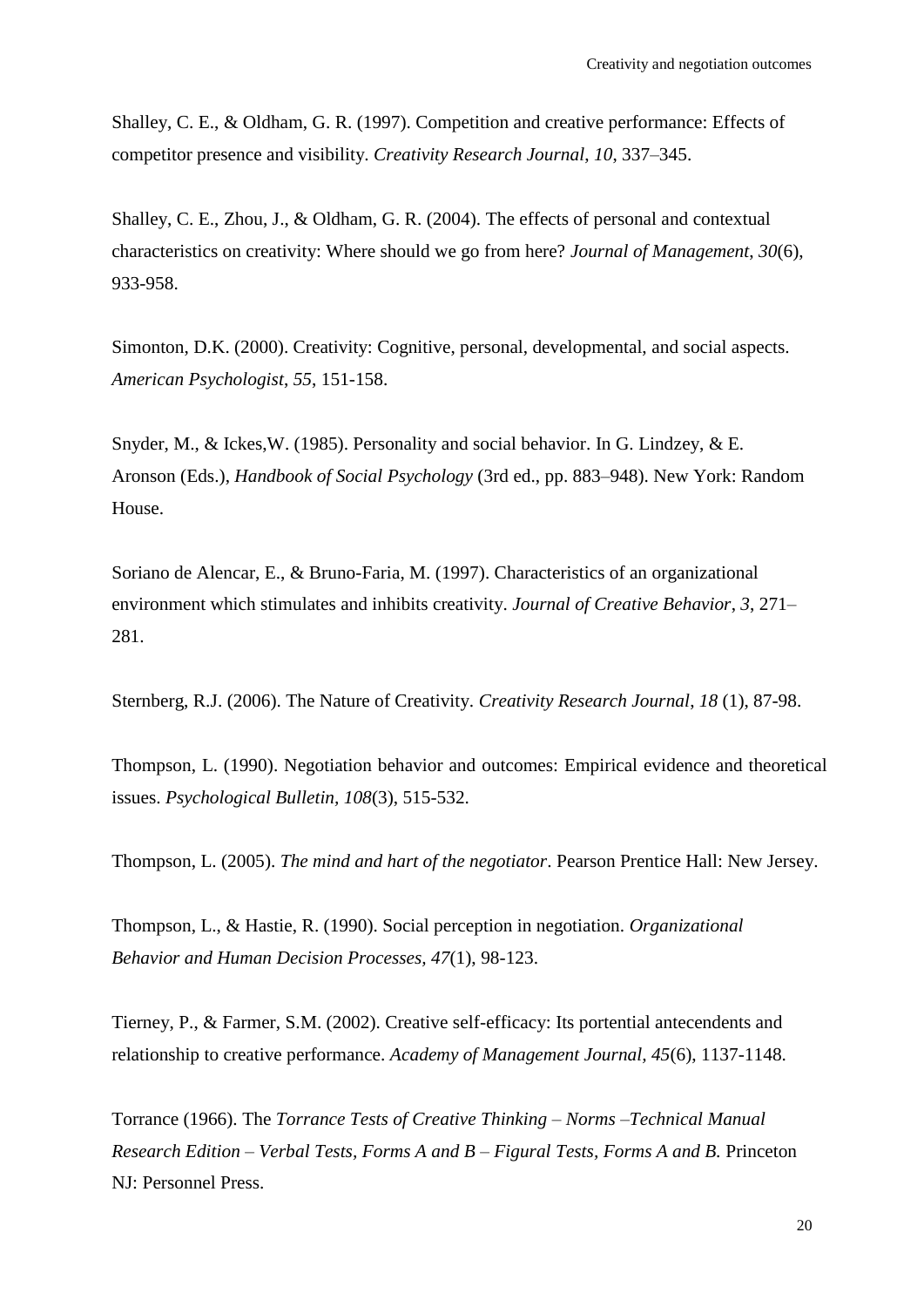Torrance, E.P. (1972a). Tendency to produce unusual visual perspective as a predictor of creative achievement. *Perceptual and Motor Skills.*

Torrance, E.P. (1972b). Predictive validity of 'bonus' scoring for combinations on repeated figures tests of creative thinking. *Journal of Psychology*, *81*, 167-171.

Torrance, E.P. (1972c). Can we teach children to think creatively? *Journal of Creative Behavior, 6*, 114-143.

Torrance, E. P. (1974). *The Torrance Tests of Creative Thinking–Norms—Technical Manual Research Edition—Verbal Tests, Forms A and B—Figural Tests, Forms A and B.* Princeton NJ: Personnel Press.

Torrance, E. P. (1984). *The Torrance Tests of Creative Thinking streamlined (revised) manual Figural A and B.* Bensenville, IL: Scholastic Testing Service.

Torrance, E. P. (1990). *The Torrance Tests of Creative Thinking Norms—Technical Manual Figural (streamlined) Forms A & B. Bensenville, IL: Scholastic Testing Service.* 

Torrance, E. P. (1998). *The Torrance tests of creative Thinking Norms—Technical manual figural (streamlined) forms A & B.* Bensenville, IL: Scholastic Testing Service, Inc.

Torrance, E.P. (2002). *The manifesto: A guide to developing a creative career*. Westport, CT: Ablex.

Treffinger, D. J. (1985). Review of the Torrance Tests of Creative Thinking. In J. V. Mitchell Jr. (Ed.), *The ninth mental measurements yearbook* (pp. 1632–1634). Lincoln: University of Nebraska, Buros Institute of Mental Measurements.

Watzlawick, P., Weakland, J., & Fisch, R. (1974). *Change: Principles of problem formation and problem resolution*. New York: W.W. Norton.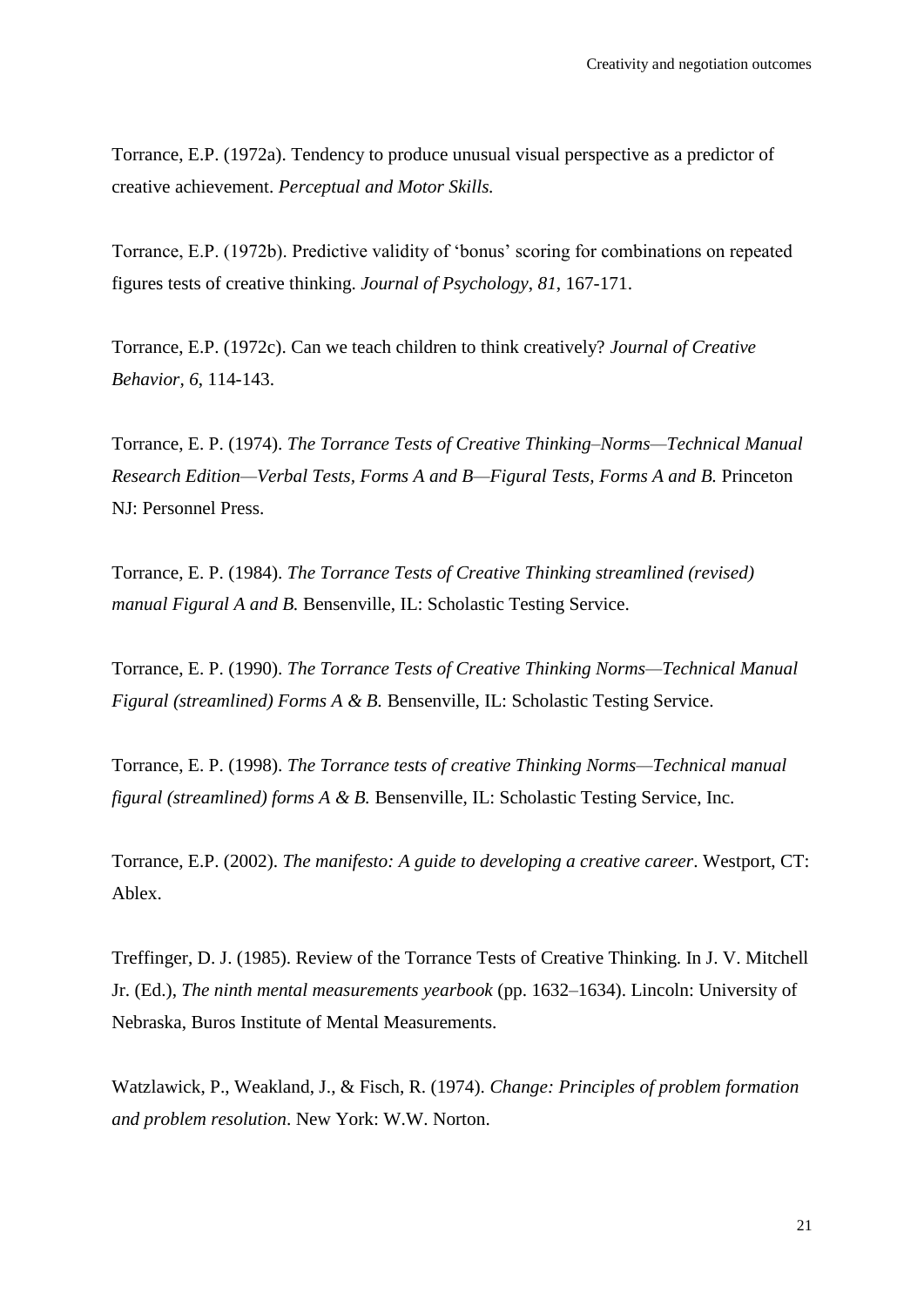Weiss, H. M.,& Adler, S. (1984). Personality and organizational behavior. *Research in Organizational Behavior, 6*, 1–50.

## **TABLE 1**

*Means, standard deviations and intercorrelations* 

| Variable                                 | $\boldsymbol{M}$ | SD     | $\boldsymbol{l}$ | $\overline{2}$               | $\mathfrak{Z}$ | $\overline{4}$ | 5      | 6 | $\mathcal{I}$ |
|------------------------------------------|------------------|--------|------------------|------------------------------|----------------|----------------|--------|---|---------------|
| 35 dyads<br>(with and without agreement) |                  |        |                  |                              |                |                |        |   |               |
| 1. Creativity dyad                       | 49.36            | 26.96  |                  |                              |                |                |        |   |               |
| 2. Creativity buyer                      | 51.20            | 26.99  | .97***           |                              |                |                |        |   |               |
| 3. Creativity seller                     | 47.51            | 28.54  | .97***           | .89***                       |                |                |        |   |               |
| 4. Relational outcome seller             | 4.98             | 1.20   | $-26$            | $-.25$                       | $-.25$         |                |        |   |               |
| 5. Relational outcome buyer              | 4.86             | .99    | $-0.25$          | $-.22$                       | $-0.26$        | $.45**$        |        |   |               |
| 6. Economic outcome dyad                 |                  |        |                  | $\qquad \qquad \blacksquare$ |                |                |        |   |               |
| 7. Agreement                             |                  |        | .11              | .04                          | .17            | $.43**$        | $.36*$ |   |               |
|                                          |                  |        |                  |                              |                |                |        |   |               |
| 24 dyads (with agreement)                |                  |        |                  |                              |                |                |        |   |               |
| 1. Creativity dyad                       | 51.38            | 27.44  |                  |                              |                |                |        |   |               |
| 2. Creativity buyer                      | 51.92            | 28.09  | .99***           |                              |                |                |        |   |               |
| 3. Creativity seller                     | 50.83            | 27.65  |                  | .98*** 94***                 |                |                |        |   |               |
| 4. Relational outcome seller             | 5.32             | .98    | $-.13$           | $-15$                        | $-.11$         |                |        |   |               |
| 5. Relational outcome buyer              | 5.10             | .98    | $-48*$           | $-44*$                       | $-.50*$        | $.46*$         |        |   |               |
| 6. Economic outcome dyad                 | 61,938           | 21,033 | .11              | .07                          | .15            | .28            | .23    |   |               |

Note: \**p* < .05, \*\**p* < .01, \*\*\**p* < .001.

*'Creativity' is a percentile score*

*'Relational outcome' is measured on a 7-point scale*

*'Economic outcome' is expressed in euro amount*

*'Agreement' is a categorical variable, indicating whether the dyad reached an agreement (1) or not (0).*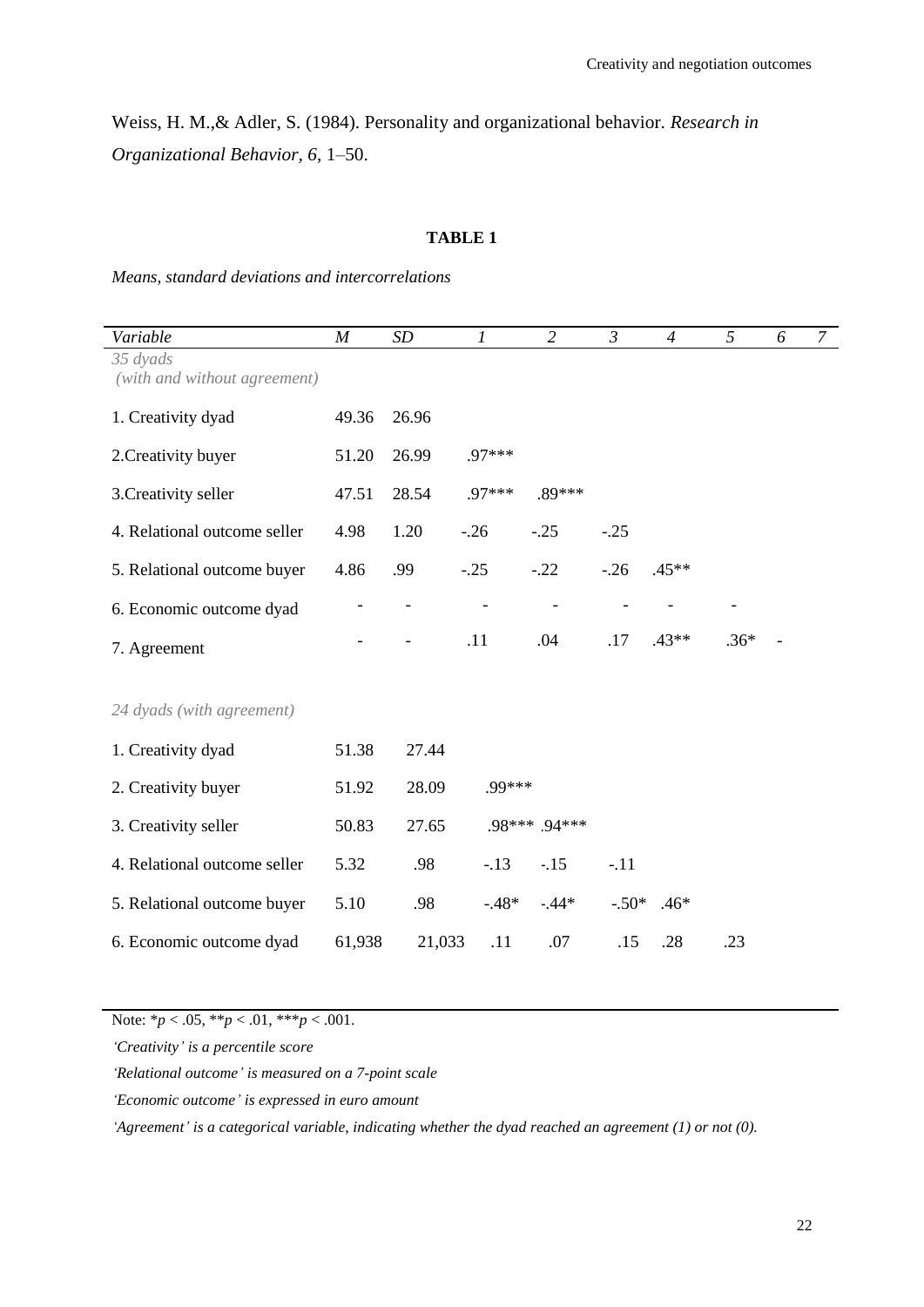#### **TABLE 2**

*Comparison of dyads with agreement (n= 24) and without agreement (n= 11) on mean relational outcome scores* 

|                         |      | Dyads with agreement Dyads without |           |      | <b>Comparison</b> |      |
|-------------------------|------|------------------------------------|-----------|------|-------------------|------|
|                         |      |                                    | agreement |      |                   |      |
| Variable                | M    | SD                                 | M         | SD   |                   | df   |
| <b>Relational Buyer</b> | 5.10 | .98                                | 4.34      | .84  | $-2.24*$          | (33) |
| Relational Seller       | 5.32 | .98                                | 4.23      | 1.33 | $-2.74**$         | (33) |

*Note*: \**p* < 0.05, \*\**p* < 0.01, \*\*\**p* < 0.001.

# **TABLE 3A**

*Hierarchical regression analysis of negotiators' creativity on economic negotiation outcome (n=24)* 

| Variable          |     |     | $R^2$ |
|-------------------|-----|-----|-------|
| Creativity dyad   | .11 | .53 | .01   |
| Creativity buyer  | .07 | .34 | .01   |
| Creativity seller | .15 | .72 | .02   |

*Note*: \**p* < 0.05, \*\**p* < 0.01, \*\*\**p* < 0.001.